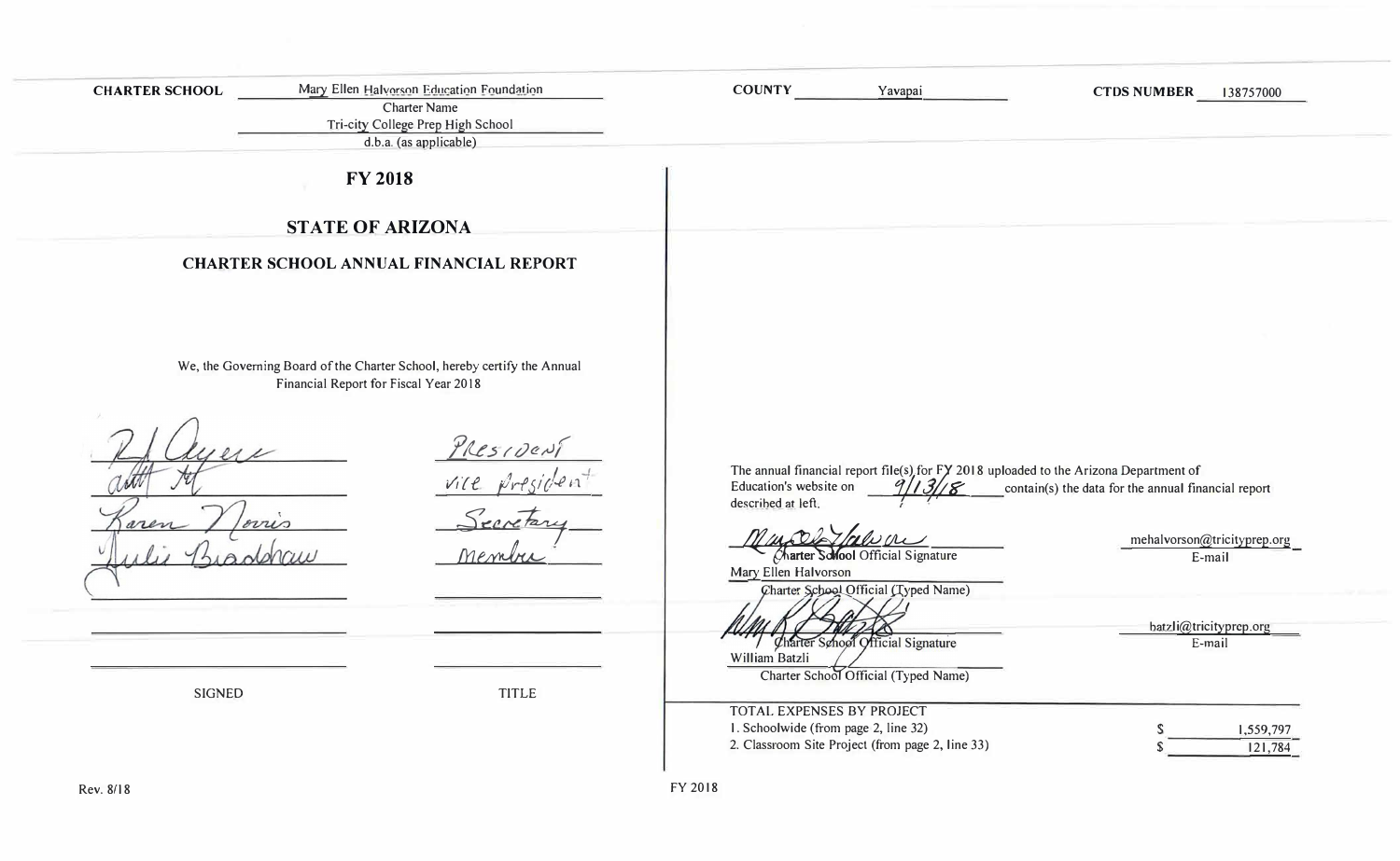|     | <b>REVENUE</b>                                                                            |                            |
|-----|-------------------------------------------------------------------------------------------|----------------------------|
|     | <b>1000 Local Sources</b>                                                                 | <b>ACTUAL</b>              |
| 1.  | 1310 Tuition from Individuals                                                             | 9,380 1.                   |
| 2.  | 1320 Tuition from Other Arizona Schools or Districts                                      | $0\vert 2.$                |
| 3.  | 1410 Transportation Fees from Individuals                                                 | $\Omega$<br> 3.            |
| 4.  | 1420 Transportation Fees from Other Arizona Schools or Districts                          | $\mathbf{0}$<br>14.        |
| 5.  | 1500 Earnings on Investments                                                              | 5,831<br>$\vert$ 5.        |
| 6.  | 1600 Food Service (from Food Service AFR, line 2)                                         | $\mathbf{0}$<br><b>16.</b> |
| 7.  | 1700 School Activities                                                                    | 23,316<br>17.              |
| 8.  | Other Revenue from Local Sources (specify)<br>refunds donations grants PayPal             | 2,974 8.                   |
| 9.  | Subtotal (lines 1-8)                                                                      | 41,501 9.                  |
|     | <b>2000 Intermediate Sources</b>                                                          |                            |
| 10. | 2100 Unrestricted                                                                         | $0$ 10.                    |
| 11. | 2200 Restricted                                                                           | $0$ 11.                    |
| 12. | Other Revenue from Intermediate Sources (specify)                                         | $0 \vert 12.$              |
| 13. | Subtotal (lines 10-12)                                                                    | 13.<br>$\overline{0}$      |
|     | <b>3000 State Sources</b>                                                                 |                            |
| 14. | 3110 State Equalization Assistance                                                        | 1,706,119 14.              |
| 15. | 3130-3150 Other Unrestricted                                                              | 15.<br>$\Omega$            |
| 16. | 3200 Restricted                                                                           | 127,258<br> 16.            |
| 17. | 3900 Revenue for/on Behalf of the School                                                  | $\mathbf{0}$<br>17.        |
| 18. | Other Revenue from State Sources (specify)<br>RAP CERUS EXAMC ColReadiness                | 55,376 18.                 |
| 19. | Subtotal (lines 14-18)                                                                    | 1,888,753<br>19.           |
|     | <b>4000 Federal Sources</b>                                                               |                            |
| 20. | 4100, 4300 Unrestricted/Restricted Received Directly from the Federal Government          | 20.                        |
| 21. | 4200, 4500 Unrestricted/Restricted Received from the Federal Government through the State | 21.                        |
| 22. | 4700 Revenue Received from the Federal Government through Other Intermediate Agencies     | 22,919<br>22.              |
| 23. | 4800 Federal Impact Aid                                                                   | 23.                        |
| 24. | 4900 Revenue for/on Behalf of the School                                                  | 24.                        |
| 25. | Other Revenue from Federal Sources (specify)                                              | 25.                        |
| 26. | Subtotal (lines 20-25)                                                                    | 22,919<br>26.              |
|     |                                                                                           |                            |
|     | $27.00011$ DEVENIUE EDOM ITT COUDOEC $0! = 0.12, 10$                                      | $1.052172$ $27$            |

27. 1,953,173 27. **TOTAL REVENUE FROM ALL SOURCES (lines 9, 13, 19, and 26)**

Yavapai

138757000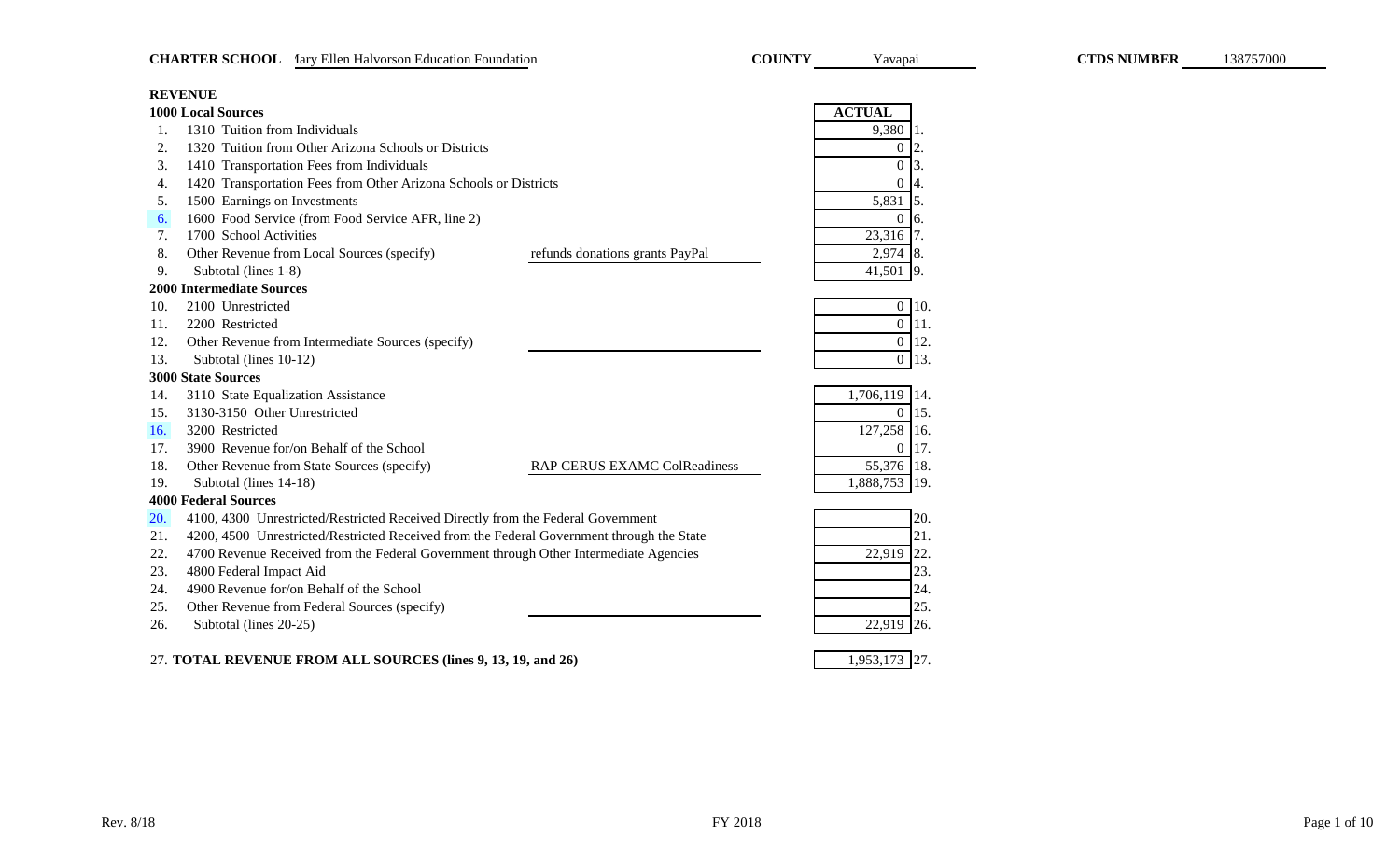| <b>CHARTER SCHOOL</b> Mary Ellen Halvorson Education Foundation |     |                |                 | <b>COUNTY</b>    | Yavapai          |                 |                | <b>CTDS NUMBER</b> 138757000 |                  |                |  |  |
|-----------------------------------------------------------------|-----|----------------|-----------------|------------------|------------------|-----------------|----------------|------------------------------|------------------|----------------|--|--|
|                                                                 |     |                | Employee        | Purchased        |                  |                 |                | Totals                       |                  | % Increase/    |  |  |
| <b>Expenses</b>                                                 |     | Salaries       | <b>Benefits</b> | Services         | Supplies         | Other           |                |                              | Prior Year       | Decrease in    |  |  |
| 1000 Schoolwide Project                                         |     | 6100           | 6200            | 6300, 6400, 6500 | 6600             | 6800            | <b>Budget</b>  | Actual                       | Actual           | Actual         |  |  |
| <b>100 Regular Education</b>                                    |     |                |                 |                  |                  |                 |                |                              |                  |                |  |  |
| 1000 Instruction                                                |     | 746,668        | 292,529         | 146,184          | 40,659           | 12,767          | 1,232,737      | 1,238,807                    | 1,311,219        | $-5.52\%$ 1    |  |  |
| 2000 Support Services                                           |     |                |                 |                  |                  |                 |                |                              |                  |                |  |  |
| 2100 Students                                                   |     | 2,027          | 4,971           | $\boldsymbol{0}$ | 99               | 993             | $\Omega$       | 8,090                        | $\mathbf{0}$     |                |  |  |
| 2200 Instruction                                                |     | $\Omega$       | $\Omega$        | $\overline{0}$   | $\overline{0}$   | $\overline{0}$  | $\Omega$       | $\Omega$                     | $\theta$         | $0.00\%$ 3     |  |  |
| 2300 General Administration                                     |     | 24,753         | 5,033           | 61               | $\Omega$         | $\Omega$        | 29,160         | 29,847                       | 37,526           | $-20.46%$      |  |  |
| 2400 School Administration                                      |     | 56,916         | 10,816          | 13,974           | 711              | 3,345           | 97,588         | 85,762                       | 108,706          | $-21.11\%$ 5   |  |  |
| 2500 Central Services                                           |     | $\Omega$       | $\overline{0}$  | 61,154           | 1,446            | 299             | 80,066         | 62,899                       | 83,655           | $-24.81\%$ 6   |  |  |
| 2600 Operation & Maintenance of Plant                           |     | 31,924         | 4,925           | 7,835            | 7,261            | 4,891           | 60,002         | 56,836                       | 74,142           | $-23.34\%$ 7   |  |  |
| 2900 Other Support Services                                     |     | $\Omega$       | $\overline{0}$  | $\overline{0}$   | $\Omega$         | $\overline{0}$  | $\Omega$       | $\overline{0}$               | $\Omega$         | $0.00\%$ 8     |  |  |
| 3000 Operation of Noninstructional Services                     |     | $\Omega$       | $\overline{0}$  | $\overline{0}$   | $\Omega$         | $\overline{0}$  | $\overline{0}$ | $\overline{0}$               | $\Omega$         | $0.00\%$ 9.    |  |  |
| 4000 Facilities Acquisition & Construction                      | 10  | $\overline{0}$ | $\overline{0}$  | $\overline{0}$   | $\Omega$         | $\overline{0}$  | $\Omega$       | $\overline{0}$               | $\Omega$         | $0.00\%$ 10.   |  |  |
| 5000 Debt Service                                               |     | $\overline{0}$ | $\overline{0}$  | $\boldsymbol{0}$ | $\Omega$         | $\overline{0}$  | $\Omega$       | $\Omega$                     | $\Omega$         | 0.00%          |  |  |
| 610 School-Sponsored Cocurricular Activities                    | 12  | $\overline{0}$ | $\overline{0}$  | 2,131            | 741              | $\overline{0}$  | 4,200          | 2,872                        | 4,393            | $-34.62\%$ 12  |  |  |
| 620 School-Sponsored Athletics                                  | 13  | $\overline{0}$ | $\overline{0}$  | 1,650            | $\Omega$         | $\overline{0}$  | 2,300          | 1,650                        | 2,300            | $-28.26\%$ 13. |  |  |
| 630, 700, 800, 900 Other Programs                               | 14  | $\Omega$       | $\overline{0}$  | $\theta$         | $\Omega$         | $\overline{0}$  | $\Omega$       | $\Omega$                     | $\Omega$         | $0.00\%$ 14.   |  |  |
| Subtotal (lines 1-14)                                           | 15  | 862,288        | 318,274         | 232,989          | 50,917           | 22,295          | 1,506,053      | 1,486,763                    | 1,621,941        | $-8.33\%$ 15.  |  |  |
| <b>200 Special Education</b>                                    |     |                |                 |                  |                  |                 |                |                              |                  |                |  |  |
| 1000 Instruction                                                | 16. | 24,267         | 7,699           | 2,983            | 830              | 261             | 46,657         | 36,040                       | 76,227           | $-52.72\%$ 16. |  |  |
| 2000 Support Services                                           |     |                |                 |                  |                  |                 |                |                              |                  |                |  |  |
| 2100 Students                                                   | 17  | 13,832         | 7,628           | 10,231           | $\boldsymbol{0}$ | 500             | 23,502         | 32,191                       | $\theta$         | 17.            |  |  |
| 2200 Instruction                                                | 18  | $\Omega$       | $\theta$        | $\Omega$         | $\Omega$         | $\overline{0}$  | $\Omega$       | $\Omega$                     | $\Omega$         | $0.00\%$ 18.   |  |  |
| 2300 General Administration                                     | 19  | 505            | 101             |                  | $\Omega$         | $\overline{0}$  | 570            | 607                          | 767              | $-20.86\%$ 19. |  |  |
| 2400 School Administration                                      | 20  | ,162           | 221             | 285              | 15               | $\overline{68}$ | 1,993          | 1,751                        | 2,218            | $-21.06\%$ 20. |  |  |
| 2500 Central Services                                           | 21  | $\Omega$       | $\overline{0}$  | , 248            | 30               | 6               | 1,634          | 1,284                        | 1,707            | $-24.78\%$ 21. |  |  |
| 2600 Operation & Maintenance of Plant                           | 22  | 652            | 101             | 160              | 148              | 100             | 1,225          | 1,161                        | 1,503            | $-22.75\%$ 22. |  |  |
| 2900 Other Support Services                                     | 23  | $\overline{0}$ | $\overline{0}$  | $\theta$         | $\overline{0}$   | $\overline{0}$  | $\Omega$       | $\overline{0}$               | $\Omega$         | $0.00\%$ 23.   |  |  |
| 3000 Operation of Noninstructional Services                     | 24  | $\overline{0}$ | $\overline{0}$  | $\overline{0}$   | $\overline{0}$   | $\overline{0}$  | $\Omega$       | $\overline{0}$               | $\Omega$         | $0.00\%$ 24.   |  |  |
| 4000 Facilities Acquisition & Construction                      | 25  | $\Omega$       | $\overline{0}$  | $\overline{0}$   | $\overline{0}$   | $\overline{0}$  | $\Omega$       | $\overline{0}$               | $\theta$         | $0.00\%$ 25.   |  |  |
| 5000 Debt Service                                               | 26  | $\Omega$       | $\overline{0}$  | $\theta$         | $\Omega$         | $\overline{0}$  | $\Omega$       | $\Omega$                     | $\Omega$         | $0.00\%$ 26.   |  |  |
| Subtotal (lines 16-26)                                          | 27  | 40,418         | 15,750          | 14,908           | 1,023            | 935             | 75,581         | 73,034                       | 82,422           | $-11.39\%$ 27. |  |  |
| 400 Pupil Transportation                                        | 28  | $\overline{0}$ | $\overline{0}$  | $\overline{0}$   | $\overline{0}$   | $\overline{0}$  | $\Omega$       | $\overline{0}$               | $\theta$         | $0.00\%$ 28.   |  |  |
| 530 Dropout Prevention Programs                                 | 29  | $\overline{0}$ | $\overline{0}$  | $\overline{0}$   | $\overline{0}$   | $\overline{0}$  | $\Omega$       | $\overline{0}$               | $\theta$         | $0.00\%$ 29.   |  |  |
| 540 Joint Career & Technical Ed. & Vocational Ed. Center        | 30. | $\mathbf{0}$   | $\overline{0}$  | $\overline{0}$   | $\overline{0}$   | $\overline{0}$  | $\overline{0}$ | $\vert 0 \vert$              | $\boldsymbol{0}$ | $0.00\%$ 30.   |  |  |
| 550 K-3 Reading                                                 | 31. | $\Omega$       | $\overline{0}$  | $\Omega$         | $\Omega$         | $\Omega$        | $\Omega$       | $\Omega$                     | $\Omega$         | $0.00\%$ 31.   |  |  |
| Subtotal (lines 15 and 27-31)                                   | 32. | 902,706        | 334,024         | 247,897          | 51,940           | 23,230          | 1,581,634      | 1,559,797                    | 1,704,363        | $-8.48\%$ 32.  |  |  |
| Classroom Site Project (from page 4, line 14)                   | 33. | 82,942         | 15,275          | 18,372           | 5,195            |                 | $\overline{0}$ | 121,784                      | $\overline{0}$   | 33.            |  |  |
| Instructional Improvement Project (from page 5, line 5)         | 34. |                |                 |                  |                  |                 | $\Omega$       | 7,823                        | $\boldsymbol{0}$ | 34.            |  |  |
| Structured English Immersion Project (from page 6, line 14)     | 35. | $\Omega$       | $\overline{0}$  | $\overline{0}$   | $\overline{0}$   | $\overline{0}$  | $\Omega$       | $\overline{0}$               | $\overline{0}$   | $0.00\%$ 35.   |  |  |
| Compensatory Instruction Project (from page 6, line 28)         | 36. | $\overline{0}$ | $\overline{0}$  | $\overline{0}$   | $\overline{0}$   | $\overline{0}$  | $\Omega$       | $\overline{0}$               | $\boldsymbol{0}$ | $0.00\%$ 36.   |  |  |
| Federal and State Projects (from page 9, line 32)               | 37. |                |                 |                  |                  |                 | $\Omega$       | 50,833                       | $\overline{0}$   | 37.            |  |  |
| Total (lines $32-37$ )                                          | 38. |                |                 |                  |                  |                 | 1,581,634      | 1,740,237                    | 1,704,363        | 2.10% 38.      |  |  |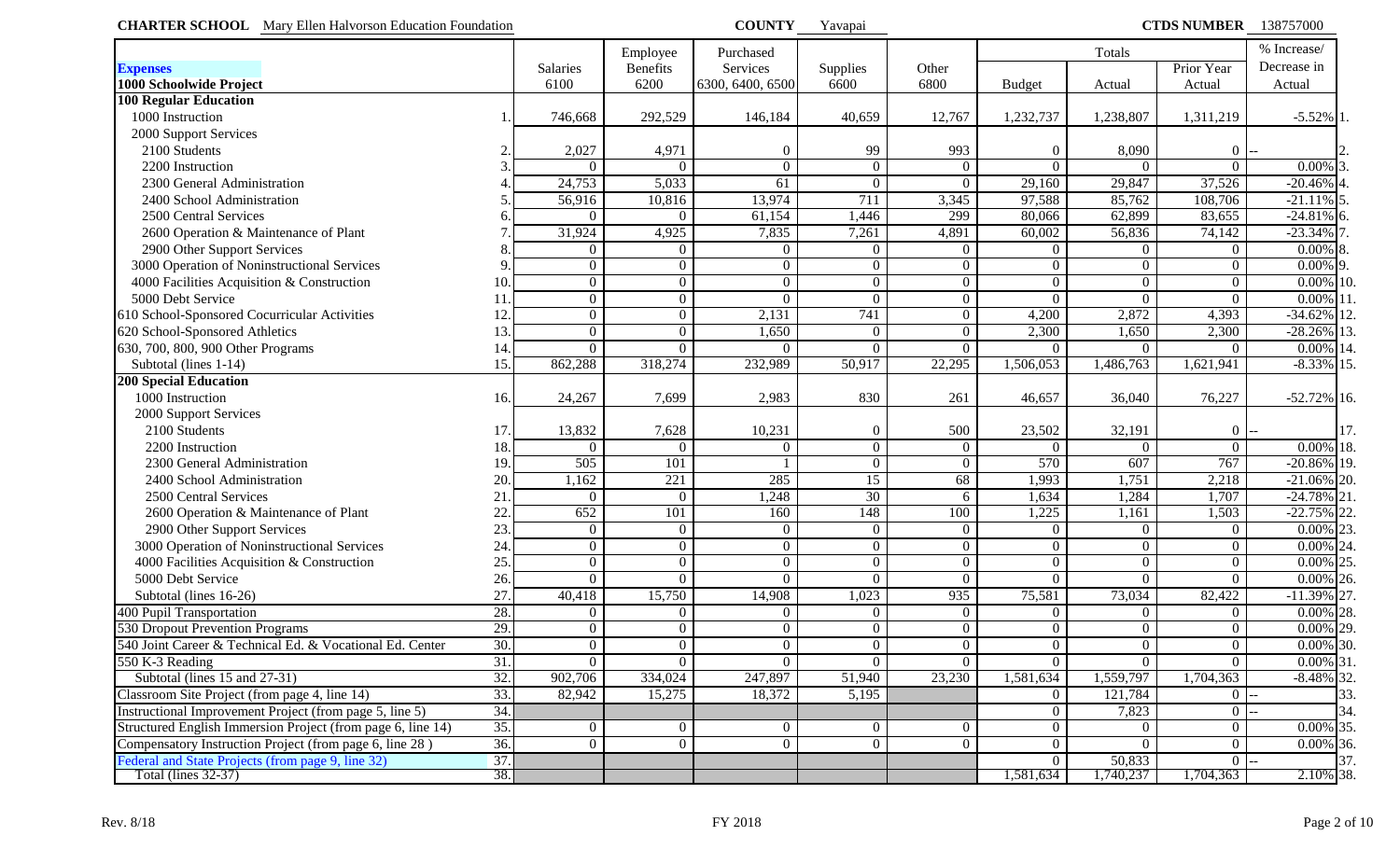|                                                  |     |                  | Employee         | Totals           |                        |
|--------------------------------------------------|-----|------------------|------------------|------------------|------------------------|
| <b>Expenses</b>                                  |     | Salaries         | <b>Benefits</b>  |                  |                        |
|                                                  |     | 6100             | 6200             | <b>Budget</b>    | Actual                 |
| <b>Classroom Site Project 1011 - Base Salary</b> |     |                  |                  |                  |                        |
| 100 Regular Education                            |     |                  |                  |                  |                        |
| 1000 Instruction                                 |     | 19,809           | 3,712            | 22,378           | 23,521                 |
| 2100 Support Services - Students                 |     | $\theta$         |                  | $\Omega$         | $\Omega$               |
| 2200 Support Services - Instruction              | 3   | $\theta$         |                  | $\theta$         | $\Omega$               |
| Program 100 Subtotal (lines 1-3)                 | 4   | 19,809           | 3,712            | 22,378           | 23,521                 |
| 200 Special Education                            |     |                  |                  |                  |                        |
| 1000 Instruction                                 | 5   | $\overline{0}$   | $\theta$         | $\overline{0}$   | $\boldsymbol{0}$<br>5. |
| 2100 Support Services - Students                 | 6.  | $\overline{0}$   | $\Omega$         | $\Omega$         | $\overline{0}$<br>6.   |
| 2200 Support Services - Instruction              |     | $\Omega$         | $\Omega$         | $\theta$         | $\overline{0}$         |
| Program 200 Subtotal (lines 5-7)                 | 8.  | $\boldsymbol{0}$ | $\Omega$         | $\theta$         | $\overline{0}$<br>8.   |
| Other Programs (Specify)                         |     |                  |                  |                  |                        |
| 1000 Instruction                                 | 9   | $\boldsymbol{0}$ | $\mathbf{0}$     | 0                | $0\overline{9}$ .      |
| 2100 Support Services - Students                 | 10  | $\boldsymbol{0}$ | $\mathbf{0}$     | $\overline{0}$   | $\overline{0}$<br>10.  |
| 2200 Support Services - Instruction              | 11  | $\boldsymbol{0}$ | $\boldsymbol{0}$ | $\overline{0}$   | $\overline{0}$<br>11.  |
| Other Programs Subtotal (lines 9-11)             | 12. | $\Omega$         | $\Omega$         | $\theta$         | 12.<br>$\overline{0}$  |
| Total Expenses (lines 4, 8, and 12)              | 13. | 19,809           | 3,712            | 22,378           | 23,521<br>13.          |
| Classroom Site Project 1012 - Performance Pay    |     |                  |                  |                  |                        |
| 100 Regular Education                            |     |                  |                  |                  |                        |
| 1000 Instruction                                 | 14. | 39,658           | 7,384            | 44,754           | 47,042 14.             |
| 2100 Support Services - Students                 | 15  | $\theta$         | $\overline{0}$   | 0                | $\overline{0}$<br>15.  |
| 2200 Support Services - Instruction              | 16. | $\theta$         | $\Omega$         | $\overline{0}$   | $\overline{0}$<br>16.  |
| Program 100 Subtotal (lines 14-16)               | 17  | 39,658           | 7,384            | 44,754           | 47,042<br>17.          |
| 200 Special Education                            |     |                  |                  |                  |                        |
| 1000 Instruction                                 | 18. | 0                | $\mathbf{0}$     | 0                | $0$ 18.                |
| 2100 Support Services - Students                 | 19. | $\boldsymbol{0}$ | $\Omega$         | $\Omega$         | $\overline{0}$ 19.     |
| 2200 Support Services - Instruction              | 20. | $\Omega$         | $\Omega$         | $\overline{0}$   | $\overline{0}$ 20.     |
| Program 200 Subtotal (lines 18-20)               | 21  | $\boldsymbol{0}$ | $\boldsymbol{0}$ | $\boldsymbol{0}$ | $0 \;   21.$           |
| Other Programs (Specify)                         |     |                  |                  |                  |                        |
| 1000 Instruction                                 | 22. | $\boldsymbol{0}$ | $\theta$         | 0                | 22<br>$\overline{0}$   |
| 2100 Support Services - Students                 | 23  | $\boldsymbol{0}$ | $\boldsymbol{0}$ | $\overline{0}$   | $\overline{0}$ 23.     |
| 2200 Support Services - Instruction              | 24  | $\overline{0}$   | $\overline{0}$   | $\boldsymbol{0}$ | $\overline{0}$ 24.     |
| Other Programs Subtotal (lines 22-24)            | 25  | $\overline{0}$   | $\Omega$         | $\theta$         | $\overline{0}$ 25.     |
| Total Expenses (lines 17, 21, and 25)            | 26. | 39,658           | 7,384            | 44,754           | 47,042 26.             |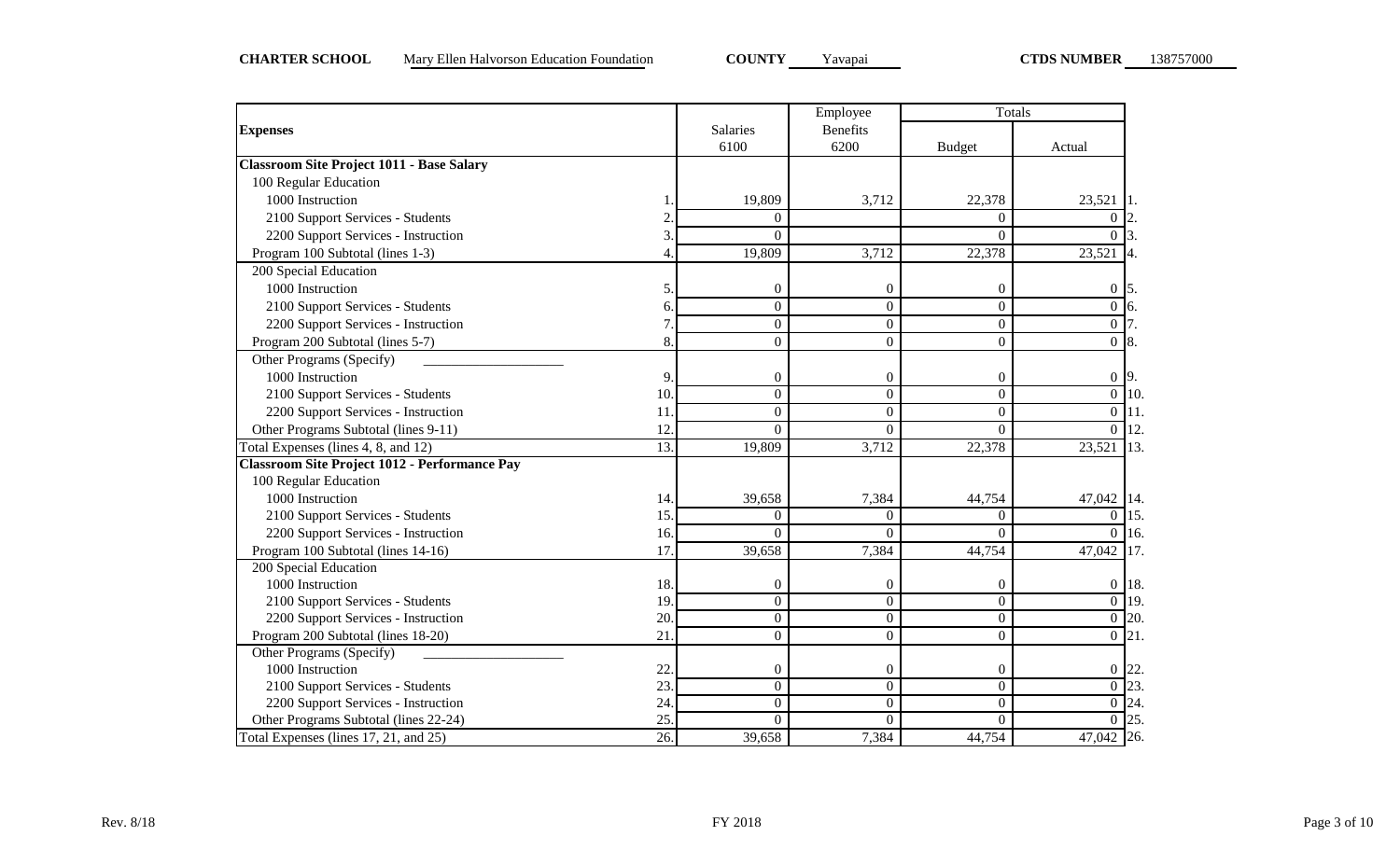|                                                                     |     |          |                          |                           |                 |               | Totals             |  |
|---------------------------------------------------------------------|-----|----------|--------------------------|---------------------------|-----------------|---------------|--------------------|--|
| <b>Expenses</b>                                                     |     | Salaries | <b>Employee Benefits</b> | <b>Purchased Services</b> | <b>Supplies</b> |               |                    |  |
|                                                                     |     | 6100     | 6200                     | 6300, 6400, 6500          | 6600            | <b>Budget</b> | Actual             |  |
| <b>Classroom Site Project 1013 - Other</b>                          |     |          |                          |                           |                 |               |                    |  |
| 100 Regular Education                                               |     |          |                          |                           |                 |               |                    |  |
| 1000 Instruction                                                    |     | 23,475   | 4,179                    | 18,372                    | 5,195           | 44,754        | 51,221   1         |  |
| 2100 Support Services - Students                                    |     | $\Omega$ | $\Omega$                 | $\Omega$                  | 0               |               |                    |  |
| 2200 Support Services - Instruction                                 |     |          |                          |                           |                 |               |                    |  |
| Program 100 Subtotal (lines 1-3)                                    |     | 23,475   | 4,179                    | 18,372                    | 5,195           | 44,754        | 51,221             |  |
| 200 Special Education                                               |     |          |                          |                           |                 |               |                    |  |
| 1000 Instruction                                                    |     | $\Omega$ | $\Omega$                 | $\theta$                  | $\Omega$        |               | $0\,$ 5.           |  |
| 2100 Support Services - Students                                    |     | $\Omega$ |                          |                           |                 |               | $0\,$ 16.          |  |
| 2200 Support Services - Instruction                                 |     | $\Omega$ |                          |                           | $\Omega$        |               |                    |  |
| Program 200 Subtotal (lines 5-7)                                    | δ.  | $\Omega$ | 0                        | $\Omega$                  | 0               |               | $0\,$ 8.           |  |
| 530 Dropout Prevention Programs                                     |     |          |                          |                           |                 |               |                    |  |
| 1000 Instruction                                                    | 9.  | $\Omega$ | $\Omega$                 | $\Omega$                  | $\Omega$        |               | $0\overline{9}$ .  |  |
| Other Programs (Specify)                                            |     |          |                          |                           |                 |               |                    |  |
| 1000 Instruction                                                    | 10. | $\Omega$ |                          | $\bigcap$                 | $\Omega$        |               | $0$ 10.            |  |
| 2100, 2200 Support Services - Students & Instruction                | 11  | $\Omega$ |                          |                           | $\Omega$        |               | $0$   11.          |  |
| Other Programs Subtotal (lines 10-11)                               | 12. | $\Omega$ | 0                        | $\bigcap$                 | $\Omega$        |               | $\overline{0}$ 12. |  |
| Total Expenses (lines 4, 8, 9, and 12)                              | 13. | 23,475   | 4,179                    | 18,372                    | 5,195           | 44,754        | 13.<br>51,221      |  |
| Total Classroom Site Projects (line $13 & p$ . 3, lines $13 & 26$ ) | 14. | 82,942   | 15,275                   | 18,372                    | 5,195           | 111,886       | 121,784 14.        |  |

|                                                      |     |                    | <b>Classroom Site Project</b> |                |                |
|------------------------------------------------------|-----|--------------------|-------------------------------|----------------|----------------|
| <b>Additional Classroom Site Project Information</b> |     |                    | 1012 - Performance            |                |                |
|                                                      |     | 1011 - Base Salary | Pay                           | $1013 - Other$ |                |
| <b>Beginning Project Balance</b>                     | 15  |                    |                               |                | 115.           |
| Revenues                                             |     |                    |                               |                |                |
| <b>CSP</b> Allocation                                | 16. | 23,521             | 47,042                        | 51,221         | 116.           |
| Interest Earned                                      | 17  |                    |                               |                | 17.            |
| Total Revenues (lines 16 and 17)                     | 18  | 23.521             | 47,042                        | 51.221         | $\vert$ 18.    |
| Total Available (lines 15 and 18)                    | 19  | 23.521             | 47,042                        | 51,221         | <sup>119</sup> |
| Expenses (line 13 & p. 3, lines 13 & 26)             | 20. | 23.521             | 47,042                        | 51.221         | <b>120.</b>    |
| Ending Project Balance (line 19 minus line 20)       | 21  |                    |                               |                | 21             |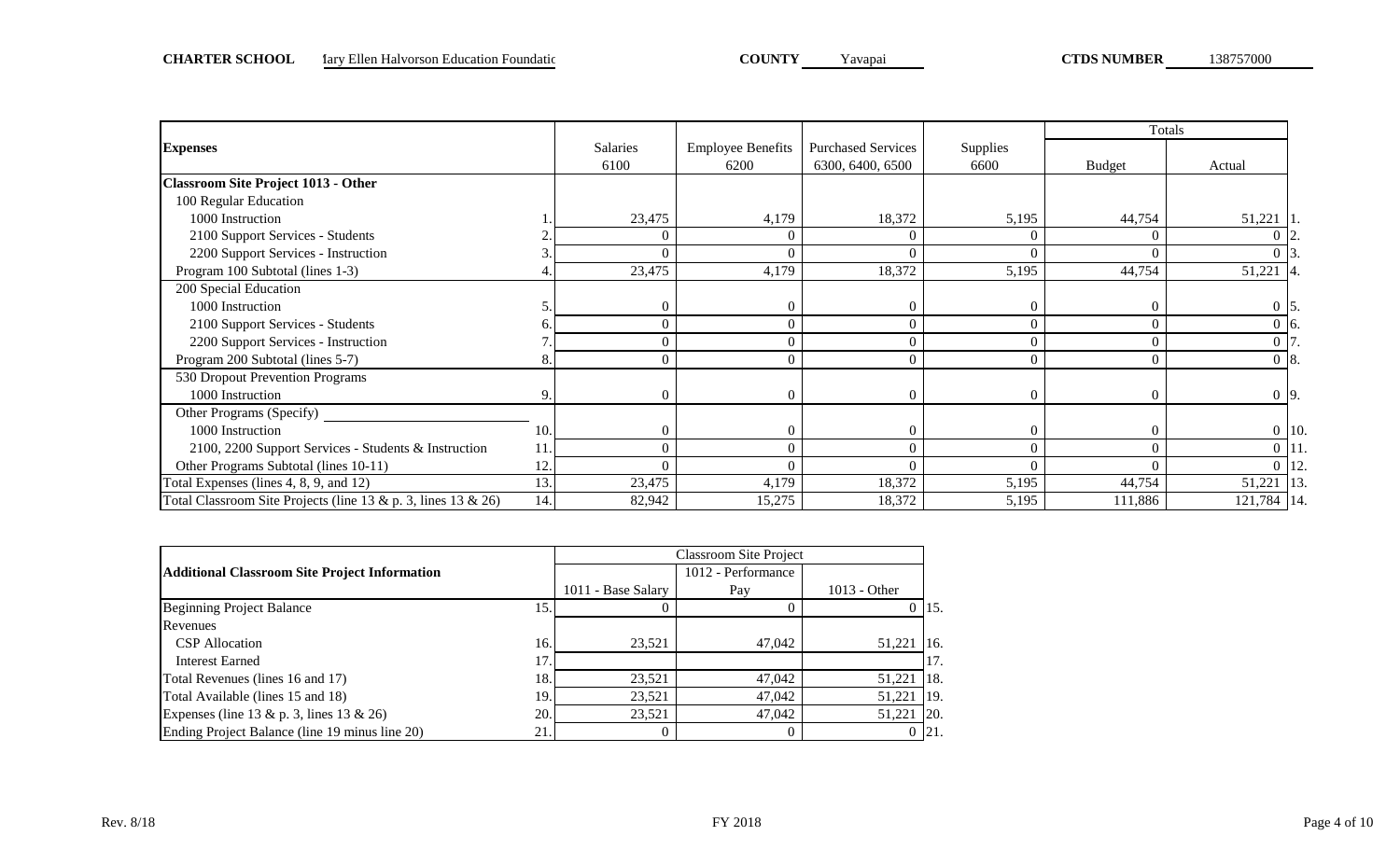#### CHARTER SCHOOL Mary Ellen Halvorson Education Foundation **COUNTY** Yavapai **COUNTY** Yavapai **CTDS NUMBER** 138757000

COUNTY Yavapai

|                                                                  |             | Support  |               | Totals     |
|------------------------------------------------------------------|-------------|----------|---------------|------------|
| <b>Expenses</b>                                                  | Instruction | Services |               |            |
|                                                                  | 1000        | 2000     | <b>Budget</b> | Actual     |
| <b>Instructional Improvement Project 1020</b>                    |             |          |               |            |
| <b>Teacher Compensation Increases</b>                            | 7.823       |          |               | $7,823$ 1. |
| Class Size Reduction                                             |             |          |               | $0\,12.$   |
| <b>Dropout Prevention Programs</b>                               |             |          |               | $0\,13.$   |
| <b>Instructional Improvement Programs</b>                        |             |          |               | O 14.      |
| Total Inst. Imp. Expenses (lines 1-4, should equal line 9 below) | 7,823       |          |               | 7,823 5.   |

| <b>Additional Instructional Improvement Project Information</b> |    | Actual      |  |
|-----------------------------------------------------------------|----|-------------|--|
| Beginning Project Balance                                       |    | $10,172$ 6. |  |
| Revenues                                                        | ⇁  | 5.474 17    |  |
| Total Available (lines 6 and 7)                                 | 8  | 15,646 8.   |  |
| Expenses (line 5 above)                                         | 9  | 7,823 9.    |  |
| Ending Project Balance (line 8 minus line 9)                    | 10 | 7.823       |  |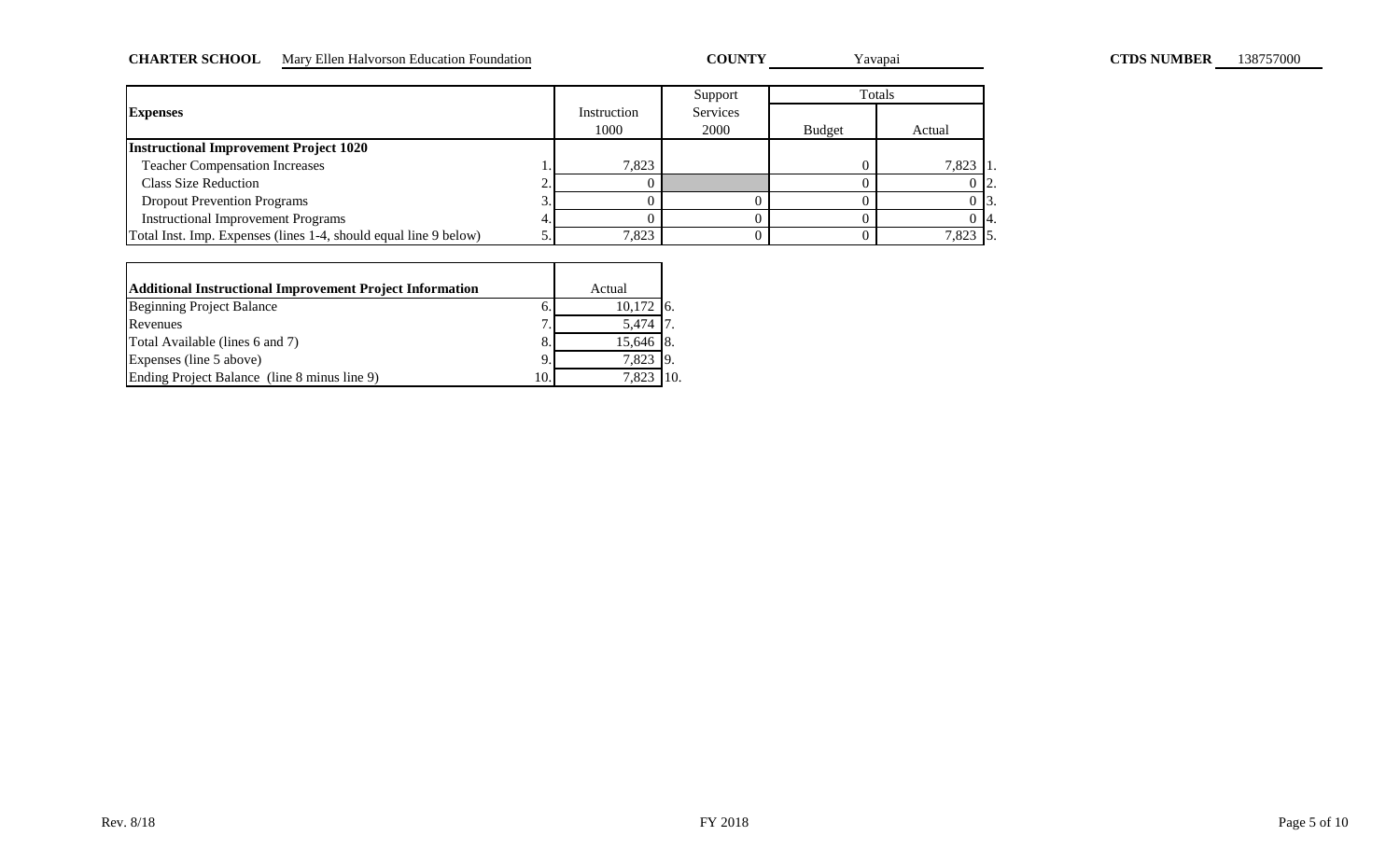| <b>CHARTER SCHOOL</b><br>Ellen Halvorson Education Found | COUNTY | Y avapai | <b>TIDS NUMBER</b> | 138757000 |
|----------------------------------------------------------|--------|----------|--------------------|-----------|
|----------------------------------------------------------|--------|----------|--------------------|-----------|

|                                                                   |                   | Beginning      |                |                  | Employee         | Purchased                        |                |                  | Total Expenses |                  | Ending             |
|-------------------------------------------------------------------|-------------------|----------------|----------------|------------------|------------------|----------------------------------|----------------|------------------|----------------|------------------|--------------------|
| <b>Revenues and Expenses</b>                                      |                   | Project        | Actual         | Salaries         | <b>Benefits</b>  | Services                         | Supplies       | Other            |                |                  | Project            |
|                                                                   |                   | Balance        | Revenues       | 6100             | 6200             | 6300, 6400, 6500                 | 6600           | 6800             | <b>Budget</b>  | Actual           | Balance            |
| <b>Structured English Immersion Project - 1071</b>                |                   |                |                |                  |                  |                                  |                |                  |                |                  |                    |
| <b>Revenues</b>                                                   |                   |                |                |                  |                  |                                  |                |                  |                |                  |                    |
| 3200 Restricted Revenue from State Sources                        |                   |                | $\mathbf{0}$   |                  |                  |                                  |                |                  |                |                  |                    |
| 1500 Earnings on Investments                                      |                   |                | $\overline{0}$ |                  |                  |                                  |                |                  |                |                  |                    |
| Total Revenues (lines 1 and 2)                                    | $\mathcal{R}$     |                | $\overline{0}$ |                  |                  |                                  |                |                  |                |                  |                    |
| <b>Expenses</b>                                                   |                   |                |                |                  |                  |                                  |                |                  |                |                  |                    |
| 260 Special Education-ELL Incremental Costs                       |                   |                |                |                  |                  |                                  |                |                  |                |                  |                    |
| 1000 Instruction                                                  |                   |                |                | $\Omega$         | $\theta$         | $\overline{0}$                   | $\Omega$       | $\overline{0}$   | $\overline{0}$ | $\boldsymbol{0}$ |                    |
| 2000 Support Services                                             |                   |                |                |                  |                  |                                  |                |                  |                |                  |                    |
| 2100 Students                                                     |                   |                |                | $\Omega$         | $\theta$         | $\Omega$                         | $\theta$       | $\overline{0}$   | $\overline{0}$ | $\overline{0}$   |                    |
| 2200 Instruction                                                  |                   |                |                | $\overline{0}$   | $\overline{0}$   | $\boldsymbol{0}$                 | $\overline{0}$ | $\overline{0}$   | $\overline{0}$ | $\overline{0}$   |                    |
| 2300 General Administration                                       |                   |                |                | $\overline{0}$   | $\boldsymbol{0}$ | $\overline{0}$                   | $\overline{0}$ | $\overline{0}$   | $\overline{0}$ | $\overline{0}$   |                    |
| 2400 School Administration                                        |                   |                |                | $\overline{0}$   | $\boldsymbol{0}$ | $\overline{0}$                   | $\overline{0}$ | $\boldsymbol{0}$ | $\overline{0}$ | $\overline{0}$   |                    |
| 2500 Central Services                                             |                   |                |                | $\overline{0}$   | $\boldsymbol{0}$ | $\boldsymbol{0}$                 | $\overline{0}$ | $\overline{0}$   | $\overline{0}$ | $\overline{0}$   |                    |
| 2600 Operation & Maintenance of Plant                             | 10                |                |                | $\overline{0}$   | $\boldsymbol{0}$ | $\overline{0}$                   | $\overline{0}$ | $\overline{0}$   | $\overline{0}$ | $\overline{0}$   | 10.                |
| 2900 Other Support Services                                       | 11                |                |                | $\overline{0}$   | $\boldsymbol{0}$ | $\boldsymbol{0}$                 | $\overline{0}$ | $\overline{0}$   | $\overline{0}$ | $\overline{0}$   | 11.                |
| Program 260 Subtotal (lines 4-11)                                 | 12                |                |                | $\theta$         | $\boldsymbol{0}$ | $\Omega$                         | $\overline{0}$ | $\overline{0}$   | $\Omega$       | $\theta$         | 12.                |
| 430 Pupil Transportation-ELL Incremental Costs                    |                   |                |                |                  |                  |                                  |                |                  |                |                  |                    |
| 2000 Support Services                                             |                   |                |                |                  |                  |                                  |                |                  |                |                  |                    |
| 2700 Student Transportation                                       | 13.               |                |                |                  |                  |                                  |                |                  | $\overline{0}$ | $\overline{0}$   | 13.                |
| Total (lines 12 and 13)                                           | $\overline{14}$ . | $\overline{0}$ | $\overline{0}$ | $\overline{0}$   | $\boldsymbol{0}$ | $\overline{0}$                   | $\overline{0}$ | $\overline{0}$   | $\overline{0}$ | $\overline{0}$   | $\overline{0}$ 14. |
| <b>Compensatory Instruction Project - 1072</b>                    |                   |                |                |                  |                  |                                  |                |                  |                |                  |                    |
| <b>Revenues</b>                                                   |                   |                |                |                  |                  |                                  |                |                  |                |                  |                    |
| 3200 Restricted Revenue from State Sources                        | 15.               |                | $\mathbf{0}$   |                  |                  |                                  |                |                  |                |                  |                    |
| 1500 Earnings on Investments                                      | 16.               |                | $\overline{0}$ |                  |                  |                                  |                |                  |                |                  |                    |
| Total Revenues (lines 15 and 16)                                  | 17                |                | $\overline{0}$ |                  |                  |                                  |                |                  |                |                  | 17.                |
| <b>Expenses</b>                                                   |                   |                |                |                  |                  |                                  |                |                  |                |                  |                    |
| 265 Special Education-ELL Compensatory Instruction                |                   |                |                |                  |                  |                                  |                |                  |                |                  |                    |
| 1000 Instruction                                                  | 18.               |                |                | $\boldsymbol{0}$ | $\boldsymbol{0}$ | $\boldsymbol{0}$                 | $\overline{0}$ | $\boldsymbol{0}$ | $\overline{0}$ | $\overline{0}$   | 18.                |
| 2000 Support Services                                             |                   |                |                |                  |                  |                                  |                |                  |                |                  |                    |
| 2100 Students                                                     | 19.               |                |                | $\theta$         | $\boldsymbol{0}$ | $\theta$                         | $\overline{0}$ | $\boldsymbol{0}$ | $\overline{0}$ | $\overline{0}$   | 19.                |
| 2200 Instruction                                                  | 20                |                |                | $\boldsymbol{0}$ | $\boldsymbol{0}$ | $\overline{0}$                   | $\overline{0}$ | $\overline{0}$   | $\overline{0}$ | $\overline{0}$   | 20.                |
| 2300 General Administration                                       | 21                |                |                | $\overline{0}$   | $\boldsymbol{0}$ | $\overline{0}$                   | $\overline{0}$ | $\overline{0}$   | $\overline{0}$ | $\overline{0}$   | 21.                |
| 2400 School Administration                                        | 22                |                |                | $\overline{0}$   | $\overline{0}$   | $\overline{0}$                   | $\overline{0}$ | $\overline{0}$   | $\overline{0}$ | $\overline{0}$   | 22                 |
| 2500 Central Services                                             | 23.               |                |                | $\overline{0}$   | $\overline{0}$   | $\overline{0}$                   | $\overline{0}$ | $\overline{0}$   | $\overline{0}$ | $\overline{0}$   | $\vert$ 23.        |
|                                                                   | 24.               |                |                | $\overline{0}$   | $\overline{0}$   | $\overline{0}$                   | $\overline{0}$ | $\overline{0}$   | $\overline{0}$ | $\overline{0}$   | 24.                |
| 2600 Operation & Maintenance of Plant                             | 25.               |                |                | $\overline{0}$   | $\overline{0}$   |                                  | $\overline{0}$ | $\overline{0}$   | $\overline{0}$ | $\overline{0}$   | 25.                |
| 2900 Other Support Services<br>Program 265 Subtotal (lines 18-25) | 26.               |                |                | $\overline{0}$   | $\overline{0}$   | $\mathbf{0}$<br>$\boldsymbol{0}$ | $\overline{0}$ | $\overline{0}$   | $\overline{0}$ | $\overline{0}$   | 26.                |
|                                                                   |                   |                |                |                  |                  |                                  |                |                  |                |                  |                    |
| 435 Pupil Trans.-ELL Compensatory Instruction                     |                   |                |                |                  |                  |                                  |                |                  |                |                  |                    |
| 2000 Support Services                                             |                   |                |                |                  |                  |                                  |                |                  |                |                  |                    |
| 2700 Student Transportation                                       | 27.               |                |                |                  |                  |                                  |                |                  | $\overline{0}$ | $\boldsymbol{0}$ | 27.                |
| Total (lines 26 and 27)                                           | 28.               | $\overline{0}$ | $\overline{0}$ | $\overline{0}$   | $\overline{0}$   | $\overline{0}$                   | $\overline{0}$ | $\overline{0}$   | $\overline{0}$ | $\overline{0}$   | $\overline{0}$ 28. |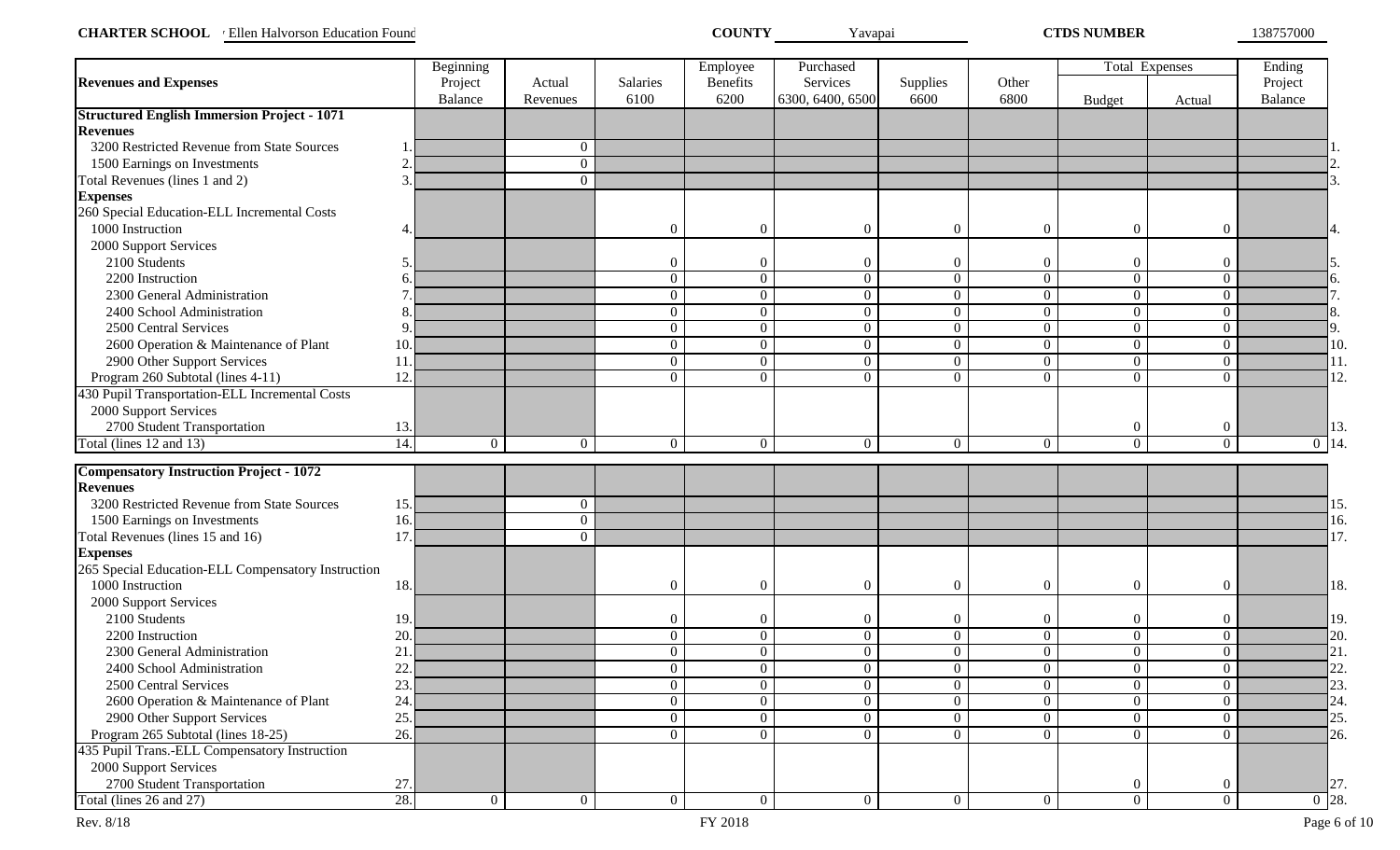| <b>CHARTER SCHOOL</b>                                                            | ary Ellen Halvorson Education Foundati                       |                                |                                  | <b>COUNTY</b>                                  | Yavapai |                                                                 |                                                                                       |                                 |                                 | <b>CTDS NUMBER</b> 138757000 |  |
|----------------------------------------------------------------------------------|--------------------------------------------------------------|--------------------------------|----------------------------------|------------------------------------------------|---------|-----------------------------------------------------------------|---------------------------------------------------------------------------------------|---------------------------------|---------------------------------|------------------------------|--|
|                                                                                  |                                                              |                                |                                  | SUPPLEMENTARY INFORMATION                      |         |                                                                 |                                                                                       |                                 |                                 |                              |  |
|                                                                                  | July 1, 2017                                                 | June 30, 2018                  |                                  |                                                |         |                                                                 |                                                                                       |                                 |                                 |                              |  |
| A. CASH BALANCE                                                                  | 1,182,292<br>\$.                                             | 1,337,644<br>S.                | F.                               |                                                |         | 1. Number of Full-Time Equivalent Certified Teachers            |                                                                                       |                                 |                                 | 6                            |  |
|                                                                                  |                                                              |                                |                                  |                                                |         | 2. Number of Full-Time Equivalent Noncertified Teachers         |                                                                                       |                                 |                                 | $7\overline{ }$              |  |
| <b>B. AUDIT SERVICES</b>                                                         |                                                              | <b>BUDGET</b><br><b>ACTUAL</b> |                                  |                                                |         | 3. Number of Full-Time Equivalent Contract Teachers             |                                                                                       |                                 |                                 | $\overline{0}$               |  |
| 1. Non-Federal                                                                   |                                                              | 9,250<br>10,500                |                                  | 4. Number of Schools                           |         |                                                                 |                                                                                       |                                 |                                 | -1                           |  |
| 2. Federal                                                                       |                                                              |                                |                                  | 5. Actual Days in Session                      |         |                                                                 |                                                                                       |                                 |                                 | 146                          |  |
| 3. Total (lines 1 and 2)                                                         |                                                              | 9,250<br>10,500                |                                  |                                                |         |                                                                 | 6. Tuition Expense (except payments to other Arizona schools or districts)            |                                 |                                 | $\overline{0}$               |  |
|                                                                                  |                                                              |                                |                                  |                                                |         | 7. Tuition Expense (paid to other Arizona schools or districts) |                                                                                       |                                 |                                 | 11,660                       |  |
| C. CAPITAL ACQUISITIONS                                                          |                                                              | <b>ACTUAL</b><br><b>BUDGET</b> |                                  | 8. Textbooks (Function 1000, Object Code 6642) |         |                                                                 |                                                                                       |                                 |                                 | 11,162                       |  |
| 1. 0191 Land and Land Improvements                                               |                                                              | $\Omega$                       |                                  |                                                |         |                                                                 |                                                                                       |                                 |                                 |                              |  |
| 2. 0192 Site Improvements                                                        |                                                              | $\overline{0}$                 | $\Omega$                         |                                                |         |                                                                 |                                                                                       |                                 |                                 |                              |  |
| 3. 0194 Buildings and Building Improvements                                      |                                                              | $\Omega$                       | $\Omega$                         |                                                |         | Certified                                                       | Noncertified                                                                          | Certified                       | Noncertified                    | Contract                     |  |
| 4. 0196 Equipment                                                                |                                                              | $\overline{0}$<br>$\Omega$     | $\overline{0}$<br>G.<br>$\Omega$ | <b>TEACHER SALARIES</b><br>(Function 1000)     |         | Teachers                                                        | Teachers                                                                              | Substitutes<br>(Object $6113$ ) | Substitutes<br>(Object $6153$ ) | Teachers<br>(Object 6325)    |  |
| 5. 0198 Construction in Progress<br>Total Capital Acquisitions (lines 1-5)<br>6. |                                                              | $\Omega$                       | $\overline{0}$                   | 1. Regular Education                           |         | (Object 6112)<br>515,566                                        | (Object 6152)<br>375,922                                                              | 10,188                          | 5,100                           | $\theta$                     |  |
|                                                                                  |                                                              |                                |                                  | 2. Special Education                           |         | $\overline{0}$                                                  | $\theta$                                                                              | $\theta$                        | $\theta$                        | $\Omega$                     |  |
| D. INVESTMENT IN CAPITAL ASSETS AS OF JUNE 30, 2018                              |                                                              |                                |                                  | 3. Vocational Education                        |         | $\overline{0}$                                                  | $\overline{0}$                                                                        | $\theta$                        | $\theta$                        | $\Omega$                     |  |
| 1. 0191 Land and Land Improvements                                               |                                                              | \$                             |                                  | 4. Other Programs                              |         | $\overline{0}$                                                  | $\overline{0}$                                                                        | $\overline{0}$                  | $\overline{0}$                  | $\Omega$                     |  |
| 2. 0192 Site Improvements                                                        |                                                              | $\overline{0}$<br>\$           |                                  | 5. Cocurr. Act., Athletics, &                  |         |                                                                 |                                                                                       |                                 |                                 |                              |  |
| 3. 0194 Buildings and Building Improvements                                      |                                                              | $\theta$<br>\$                 |                                  | Other (Program 600)                            |         | $\overline{0}$                                                  | $\Omega$                                                                              | $\Omega$                        |                                 | $\theta$                     |  |
|                                                                                  |                                                              | $\Omega$                       |                                  |                                                |         |                                                                 |                                                                                       |                                 |                                 |                              |  |
| 4. 0196 Equipment<br>5. 0198 Construction in Progress                            |                                                              |                                |                                  |                                                |         |                                                                 |                                                                                       |                                 |                                 |                              |  |
|                                                                                  |                                                              | $\overline{0}$                 |                                  |                                                |         |                                                                 |                                                                                       |                                 |                                 |                              |  |
| Total (lines 1-5)<br>6.                                                          |                                                              | $\overline{0}$                 | Н.                               |                                                |         |                                                                 | FY 2018 ADDITIONAL TEACHER SALARY INCREASE (LAWS 2017, Ch. 305, §33)                  |                                 |                                 |                              |  |
|                                                                                  |                                                              |                                |                                  |                                                |         |                                                                 | 1. Total FY 17 salary amount of eligible teachers that received 1.06% salary increase |                                 |                                 | 793,591                      |  |
| <b>CURRENT EXPENSES BY CATEGORY</b><br>Е.                                        |                                                              |                                |                                  |                                                |         |                                                                 | 2. Funding received to pay eligible teachers for the 1.06% salary increase in FY 18   |                                 |                                 | 1,693,723                    |  |
| 1. Classroom Instruction excluding Classroom Supplies                            |                                                              | 1,198,148                      |                                  |                                                |         |                                                                 | 3. Actual amount paid to eligible teachers for the 1.06% salary increase in FY 18     |                                 |                                 | 881,475                      |  |
| 2. Classroom Supplies                                                            |                                                              | 40,659                         |                                  | 4. Difference (line 2 minus line 3)            |         |                                                                 |                                                                                       |                                 |                                 | 812,248                      |  |
| 3. Administration                                                                |                                                              | 178,508                        |                                  |                                                |         |                                                                 |                                                                                       |                                 |                                 |                              |  |
| 4. Support Services - Students                                                   |                                                              |                                | 8,090                            |                                                |         |                                                                 |                                                                                       |                                 |                                 |                              |  |
| 5. All Other Support Services and Operations                                     |                                                              | 4,522                          |                                  |                                                |         |                                                                 |                                                                                       |                                 |                                 |                              |  |
| 6. Total (lines $1-5$ )                                                          |                                                              | 1,429,927                      |                                  |                                                |         |                                                                 |                                                                                       |                                 |                                 |                              |  |
| 7. Current Expenses from Federal Projects, excluding                             |                                                              |                                |                                  |                                                |         |                                                                 |                                                                                       |                                 |                                 |                              |  |
| those projects intended to replace local tax revenues (e.g.,                     |                                                              |                                |                                  |                                                |         |                                                                 |                                                                                       |                                 |                                 |                              |  |
| most Impact Aid Projects)                                                        |                                                              | -S                             | $\overline{0}$                   |                                                |         |                                                                 |                                                                                       |                                 |                                 |                              |  |
|                                                                                  | 8. Current Expenses from State and Local Projects, including |                                |                                  |                                                |         |                                                                 |                                                                                       |                                 |                                 |                              |  |
| those projects intended to replace local tax revenues (e.g.,                     |                                                              |                                |                                  |                                                |         |                                                                 |                                                                                       |                                 |                                 |                              |  |
| most Impact Aid Projects)                                                        |                                                              | 1,429,927                      |                                  |                                                |         |                                                                 |                                                                                       |                                 |                                 |                              |  |
|                                                                                  |                                                              |                                |                                  |                                                |         |                                                                 |                                                                                       |                                 |                                 |                              |  |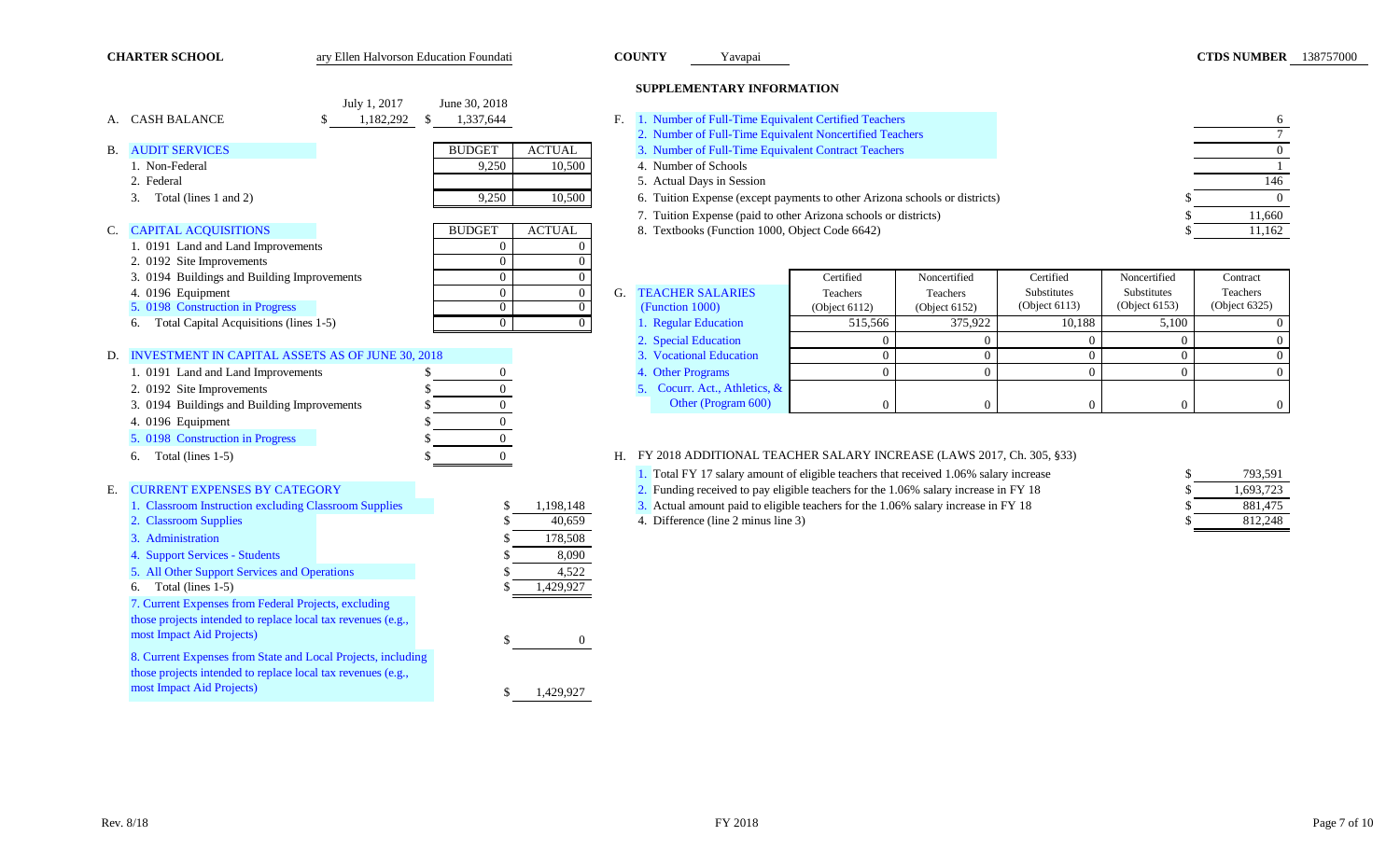#### **CHARTER SCHOOL** ary Ellen Halvorson Education Foundati **COUNTY** Yavapai **Yavapai COUNTY** Yavapai **CTDS NUMBER** 138757000 **CHARTER SCHOOL**

### **SUPPLEMENTARY INFORMATION (Cont'd)**

# A. ENROLLMENT OF GIFTED PUPILS BY GRADE

|                                |   | <b>GRADE</b> |  |  |  |    |  |  |  |  |    |  |              |
|--------------------------------|---|--------------|--|--|--|----|--|--|--|--|----|--|--------------|
| Areas of Identification        | A |              |  |  |  |    |  |  |  |  | 10 |  | <b>TOTAL</b> |
| 1. Quantitative Reasoning      |   |              |  |  |  |    |  |  |  |  |    |  |              |
| 2. Verbal Reasoning            |   |              |  |  |  | U  |  |  |  |  |    |  | ، ت          |
| 3. Non-Verbal Reasoning        |   |              |  |  |  |    |  |  |  |  |    |  | . L. J.      |
| 4. Total Duplicated Enrollment |   |              |  |  |  |    |  |  |  |  |    |  |              |
| $(lines 1-3)$                  |   |              |  |  |  | 0. |  |  |  |  |    |  | -14.         |

# B. EXPENSES FOR GIFTED PUPILS (ELEMENTARY & SECONDARY)

Actual Expenses for all Gifted Programs:

| $12 -$         |  | Equeation<br>не<br>--    | . . |  |
|----------------|--|--------------------------|-----|--|
| $\overline{1}$ |  | L Incremental C<br>Costs |     |  |
| Total          |  | Compensatory Instruction |     |  |

# C. SPECIAL EDUCATION PROGRAMS BY TYPE

5. Remedial Education

|                                           |               | PROGRAM   PROGRAM |     |
|-------------------------------------------|---------------|-------------------|-----|
|                                           | 200           | <b>200</b>        |     |
|                                           | <b>BUDGET</b> | <b>ACTUAL</b>     |     |
| 1. Total All Disability Classifications   | 75,581        | 73,034            |     |
| 2. Gifted Education                       |               |                   |     |
| 3. ELL Incremental Costs                  | 0             |                   | 3.  |
| 4. ELL Compensatory Instruction           | $\cup$        |                   | Α.  |
| 5. Remedial Education                     | O             |                   | 5.  |
| 6. Vocational and Technological Education | ∩             |                   | 6.  |
| 7. Career Education                       |               |                   |     |
| 8. Total (lines $1-7$ )                   | 75,581        | 73,034            | 18. |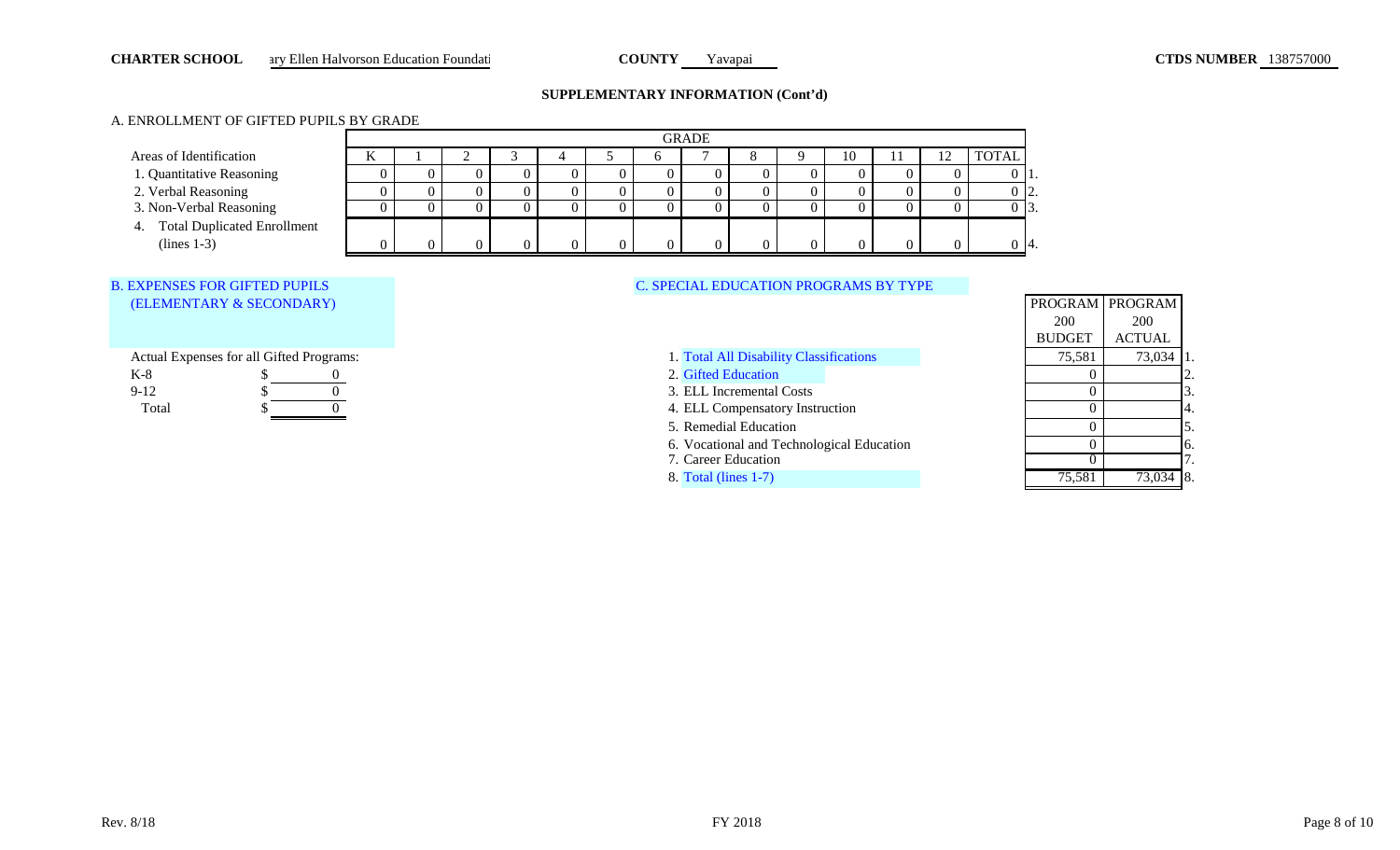| <b>CHARTER SCHOOL</b> Aary Ellen Halvorson Education Foundatio |                |                  | <b>COUNTY</b>  |                 | Yavapai           |                |                  | <b>CTDS NUMBER</b>  | 138757000             |
|----------------------------------------------------------------|----------------|------------------|----------------|-----------------|-------------------|----------------|------------------|---------------------|-----------------------|
| FEDERAL AND STATE PROJECTS                                     |                | <b>BEGINNING</b> |                | <b>INDIRECT</b> |                   |                |                  | <b>CAPITAL</b>      | <b>ENDING</b>         |
|                                                                |                | <b>BALANCE</b>   | <b>REVENUE</b> | <b>COSTS</b>    | <b>REVERSIONS</b> |                | <b>EXPENSES</b>  | <b>ACQUISITIONS</b> | <b>BALANCE</b>        |
| <b>FEDERAL PROJECTS</b>                                        |                | <b>ACTUAL</b>    | <b>ACTUAL</b>  | <b>ACTUAL</b>   | <b>ACTUAL</b>     | <b>BUDGET</b>  | <b>ACTUAL</b>    | <b>ACTUAL</b>       | <b>ACTUAL</b>         |
| 1100-1130 ESEA Title I - Helping Disadvantaged Children        | $\mathbf{1}$   | $\Omega$         | $\Omega$       | $\Omega$        | $\overline{0}$    | $\overline{0}$ | $\Omega$         | $\Omega$            | $\Omega$              |
| 1140-1150 ESEA Title II - Prof. Dev. And Technology            | $\overline{2}$ | $\overline{0}$   | $\overline{0}$ | $\overline{0}$  | $\Omega$          | $\overline{0}$ | $\Omega$         | $\Omega$            | $\Omega$              |
| 1160 ESEA Title IV - 21st Century Schools                      | 3              | $\overline{0}$   | $\overline{0}$ | $\overline{0}$  | $\overline{0}$    | $\overline{0}$ | $\overline{0}$   | $\theta$            | $\overline{0}$        |
| 1170-1180 ESEA Title V - Promote Informed Parent Choice        | $\overline{4}$ | $\overline{0}$   | $\overline{0}$ | $\overline{0}$  | $\overline{0}$    | $\overline{0}$ | $\overline{0}$   | $\overline{0}$      | $\overline{0}$        |
| 1190 ESEA Title III - Limited Eng. & Immigrant Students        | 5.             | $\overline{0}$   | $\overline{0}$ | $\overline{0}$  | $\overline{0}$    | $\overline{0}$ | $\overline{0}$   | $\theta$            | $\overline{0}$        |
| 1200 ESEA Title VII - Indian Education                         | 6              | $\overline{0}$   | $\overline{0}$ | $\overline{0}$  | $\overline{0}$    | $\overline{0}$ | $\overline{0}$   | $\overline{0}$      | $\overline{0}$<br>6.  |
| 1210 ESEA Title VI - Flexibility and Accountability            |                | $\overline{0}$   | $\overline{0}$ | $\overline{0}$  | $\overline{0}$    | $\overline{0}$ | $\overline{0}$   | $\theta$            | $\overline{0}$        |
| 1220 IDEA, Part B                                              | 8              | $\overline{0}$   | $\overline{0}$ | $\overline{0}$  | $\overline{0}$    | $\overline{0}$ | $\overline{0}$   | $\theta$            | $\overline{0}$<br>8.  |
| 1230 Johnson-O'Malley                                          | $\mathbf Q$    | $\overline{0}$   | $\overline{0}$ | $\overline{0}$  | $\overline{0}$    | $\overline{0}$ | $\overline{0}$   | $\theta$            | $0\overline{9}$ .     |
| 1240 Workforce Investment Act                                  | 10.            | $\overline{0}$   | $\overline{0}$ | $\overline{0}$  | $\overline{0}$    | $\overline{0}$ | $\overline{0}$   | $\theta$            | $\overline{0}$<br>10. |
| 1250 AEA - Adult Education                                     | 11             | $\overline{0}$   | $\overline{0}$ | $\overline{0}$  | $\overline{0}$    | $\overline{0}$ | $\overline{0}$   | $\theta$            | $\overline{0}$        |
| 1260-1270 Vocational Education - Basic Grants                  | 12.            | $\overline{0}$   | $\overline{0}$ | $\overline{0}$  | $\overline{0}$    | $\overline{0}$ | $\overline{0}$   | $\theta$            | $\overline{0}$        |
| 1280 ESEA Title X - Homeless Education                         | 13.            | $\overline{0}$   | $\overline{0}$ | $\overline{0}$  | $\overline{0}$    | $\overline{0}$ | $\overline{0}$   | $\theta$            | $\overline{0}$        |
| 1290 Medicaid Reimbursement                                    | 14.            | $\overline{0}$   | $\overline{0}$ | $\overline{0}$  | $\overline{0}$    | $\overline{0}$ | $\overline{0}$   | $\theta$            | $\overline{0}$        |
| 1300 Charter School Implementation Project (Stimulus)          | 15.            | $\overline{0}$   | $\overline{0}$ | $\overline{0}$  | $\overline{0}$    | $\overline{0}$ | $\overline{0}$   | $\overline{0}$      | $\overline{0}$        |
| 13_ Impact Aid                                                 | 16.            | $\overline{0}$   | $\overline{0}$ | $\overline{0}$  | $\overline{0}$    | $\overline{0}$ | $\overline{0}$   | $\Omega$            | $\overline{0}$<br>16. |
| 1310-1399 Other Federal Projects                               | 17.            | $\overline{0}$   | $\mathbf{0}$   | $\overline{0}$  | $\overline{0}$    | $\overline{0}$ | $\overline{0}$   | $\Omega$            | $\overline{0}$ 17.    |
| Total Federal Projects (lines 1-17)                            | 18.            | $\overline{0}$   | $\overline{0}$ | $\overline{0}$  | $\overline{0}$    | $\overline{0}$ | $\overline{0}$   | $\overline{0}$      | $\overline{0}$ 18.    |
| <b>STATE PROJECTS</b>                                          |                |                  |                |                 |                   |                |                  |                     |                       |
| 1400 Vocational Education                                      | 19.            | $\overline{0}$   | $\overline{0}$ |                 | $\overline{0}$    | $\overline{0}$ | $\overline{0}$   | $\overline{0}$      | $\overline{0}$ 19.    |
| 1410 Early Childhood Block Grant                               | 20.            | $\mathbf{0}$     | $\mathbf{0}$   |                 | $\overline{0}$    | $\mathbf{0}$   | $\boldsymbol{0}$ | $\overline{0}$      | $\overline{0}$ 20.    |
| 1420 Extended School Year - Pupils with Disabilities           | 21             | $\mathbf{0}$     | $\mathbf{0}$   |                 | $\overline{0}$    | $\overline{0}$ | $\overline{0}$   | $\overline{0}$      | $\overline{0}$ 21.    |
| 1425 Adult Basic Education                                     | 22             | $\mathbf{0}$     | $\mathbf{0}$   |                 | $\overline{0}$    | $\overline{0}$ | $\overline{0}$   | $\mathbf{0}$        | $\overline{0}$ 22.    |
| 1430 Chemical Abuse Prevention Programs                        | 23.            | $\mathbf{0}$     | $\mathbf{0}$   |                 | $\overline{0}$    | $\overline{0}$ | $\theta$         | $\overline{0}$      | $\overline{0}$ 23.    |
| 1435 Academic Contests                                         | 24             | $\overline{0}$   | $\overline{0}$ |                 | $\overline{0}$    | $\overline{0}$ | $\overline{0}$   | $\overline{0}$      | $\overline{0}$ 24.    |
| 1450 Gifted Education                                          | 25.            | $\theta$         | $\Omega$       |                 | $\overline{0}$    | $\theta$       | $\Omega$         | $\overline{0}$      | $\overline{0}$ 25.    |
| 1456 College Credit Exam Incentives                            | 26.            |                  | 900            |                 | $\overline{0}$    | $\overline{0}$ | 900              | $\overline{0}$      | $\overline{0}$ 26.    |
| 1457 Results-Based Funding                                     | 27             |                  | 49,933         |                 | $\overline{0}$    | $\overline{0}$ | 49,933           | $\overline{0}$      | $\overline{0}$ 27.    |
| 1460 Environmental Special Plate                               | 28.            | $\overline{0}$   | $\theta$       |                 | $\overline{0}$    | $\overline{0}$ | $\theta$         | $\overline{0}$      | $\overline{0}$ 28.    |
| 1465 Charter School Stimulus Fund                              | 29.            | $\overline{0}$   | $\mathbf{0}$   |                 | $\overline{0}$    | $\overline{0}$ | $\overline{0}$   | $\overline{0}$      | $\overline{0}$ 29.    |
| 1470-1499 Other State Projects                                 | 30.            | $\overline{0}$   | $\Omega$       |                 | $\overline{0}$    | $\overline{0}$ | $\Omega$         | $\Omega$            | $\overline{0}$ 30.    |
| Total State Projects (lines 19-30)                             | 31             | $\overline{0}$   | 50,833         |                 | $\Omega$          | $\theta$       | 50,833           | $\Omega$            | $\overline{0}$ 31.    |

Total Federal and State Projects (lines 18 and 31) 32. 0 50,833 0 0 0 0 50,833 0 0 50,833 0 0 32.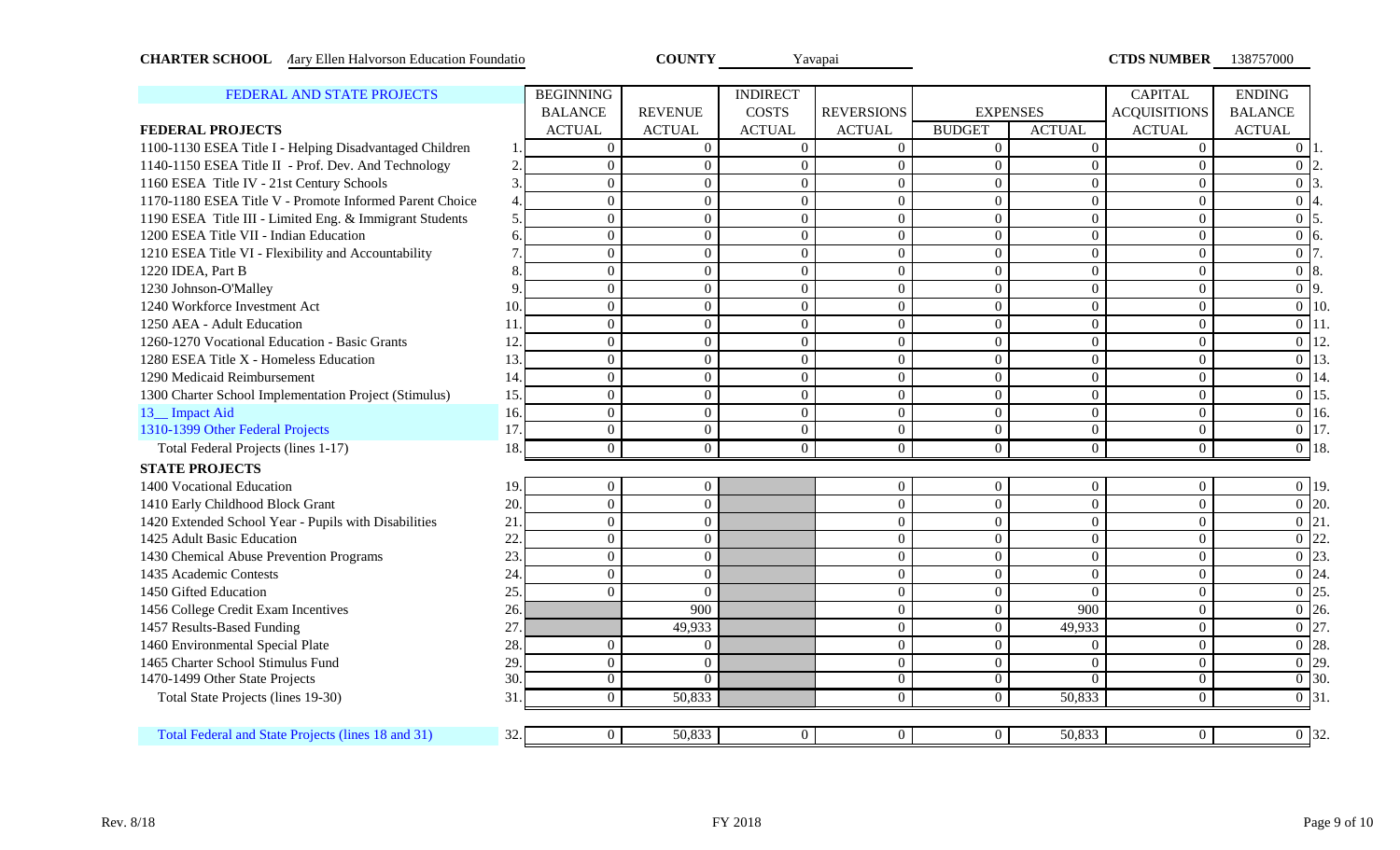# **ADDITIONAL INFORMATION FOR NATIONAL PUBLIC EDUCATION FINANCIAL SURVEY REPORTING**

Yavapai

|                                                     |     |                 | Programs 100-600 |             |          |          |               |                  |                      |  |
|-----------------------------------------------------|-----|-----------------|------------------|-------------|----------|----------|---------------|------------------|----------------------|--|
|                                                     |     |                 |                  | Purchased   |          |          |               | Other            |                      |  |
|                                                     |     |                 | Employee         | Services    |          | Dues and |               | 6800             |                      |  |
|                                                     |     | <b>Salaries</b> | <b>Benefits</b>  | 6300, 6400, | Supplies | Fees     | Miscellaneous | (Excluding 6810, | Property             |  |
| Projects (1000-1999)                                |     | 6100            | 6200             | 6500        | 6600     | 6810     | 6890          | 6850 and 6890)   | <b>Disbursements</b> |  |
| 1000 Instruction                                    |     | 862,288         | 318,274          | 237,511     | 50,917   | 1,369    |               | 22,295           |                      |  |
| 2000 Support Services                               |     |                 |                  |             |          |          |               |                  |                      |  |
| 2100 Students                                       |     | 15,859          | 12,599           | 14,753      | 99       | 1,493    |               |                  |                      |  |
| 2200 Instruction                                    |     |                 |                  |             |          |          |               |                  |                      |  |
| 2300 General Administration                         |     | 25,259          | 5,136            | 62          |          |          |               |                  |                      |  |
| 2400 School Administration                          |     | 58,078          | 11,037           | 14,259      | 725      | 3,413    |               |                  |                      |  |
| 2500, 2900 Central Services, Other Support Services |     |                 |                  | 62,402      | 1,476    | 305      |               |                  | л ю.                 |  |
| 2600 Operation & Maintenance of Plant               |     | 32,576          | 5,026            | 7,995       | 7,409    | 4,991    |               |                  |                      |  |
| 2700 Student Transportation                         |     |                 |                  |             |          |          |               |                  | ) 18.                |  |
| 3000 Operation of Noninstructional Services         |     |                 |                  |             |          |          |               |                  |                      |  |
| 3100 Food Service Operations                        |     |                 |                  |             |          |          |               |                  |                      |  |
| 3400 Bookstore Operations                           | 10  |                 |                  |             |          |          |               |                  | $0\,10.$             |  |
| 4000 Facilities Acquisition & Construction          |     |                 |                  |             |          |          |               |                  | 0 11.                |  |
| Total (lines $1-11$ )                               | 12. | 994,060         | 352,072          | 336,982     | 60,626   | 11,571   |               | 22,295           | $0$ 12.              |  |

| All Expense         |                      | Cash and Investments held at Ju                                                                                                                                                                                                                                                                                                    |
|---------------------|----------------------|------------------------------------------------------------------------------------------------------------------------------------------------------------------------------------------------------------------------------------------------------------------------------------------------------------------------------------|
| <b>Object Codes</b> |                      | 1. Sinking funds                                                                                                                                                                                                                                                                                                                   |
| (Excluding)         | Property             | 2. Bond funds                                                                                                                                                                                                                                                                                                                      |
| 6700 and 6900)      | <b>Disbursements</b> | 3. Other funds, except for an                                                                                                                                                                                                                                                                                                      |
|                     |                      |                                                                                                                                                                                                                                                                                                                                    |
|                     |                      | 12.                                                                                                                                                                                                                                                                                                                                |
|                     |                      | Long-term and Short-term Debt<br>13.                                                                                                                                                                                                                                                                                               |
|                     |                      | 1. Long-term Debt Outstandi<br>-14.                                                                                                                                                                                                                                                                                                |
|                     |                      | $\mathbf{A}$ $\mathbf{I}$ $\mathbf{A}$ $\mathbf{A}$ $\mathbf{A}$ $\mathbf{A}$ $\mathbf{A}$ $\mathbf{A}$ $\mathbf{A}$ $\mathbf{A}$ $\mathbf{A}$ $\mathbf{A}$ $\mathbf{A}$ $\mathbf{A}$ $\mathbf{A}$ $\mathbf{A}$ $\mathbf{A}$ $\mathbf{A}$ $\mathbf{A}$ $\mathbf{A}$ $\mathbf{A}$ $\mathbf{A}$ $\mathbf{A}$ $\mathbf{A}$ $\mathbf{$ |

|  |  | 1. Program 700 - Adult/Continuing Education Programs |  |
|--|--|------------------------------------------------------|--|
|  |  |                                                      |  |

- 2. Program 800 Community College Education Programs
- 3. Program 900 Community Services Program

|  | <b>Property Disbursements by Type</b> |  |
|--|---------------------------------------|--|
|--|---------------------------------------|--|

- 1. Land and Land Improvements
- 2. Buildings
- 3. Equipment
- 4. Construction

| All Programs |  |
|--------------|--|
|              |  |
|              |  |
|              |  |
|              |  |

| <b>Debt Service</b>        | All Programs   | . 6410 Utility Services | 13,591 |  |
|----------------------------|----------------|-------------------------|--------|--|
| Interest 6850              | 0 <sub>h</sub> | $6621 - 6626$ Energy    | 25,307 |  |
| 2. Redemption of Principal | ソーム            |                         |        |  |

| All Expense         |          | Cash and Investments held at June 30, 2018 |   |  |
|---------------------|----------|--------------------------------------------|---|--|
| <b>Obiect Codes</b> |          | . Sinking funds                            |   |  |
| (Excluding)         | Property | Bond funds                                 |   |  |
| .<br>$  -$          | ---      | .                                          | . |  |

6700 and 6900) Disbursements 3. Other funds, except for any employee retirement funds 905,360 3.

| $\ldots$                                                        |              |                                              |  |
|-----------------------------------------------------------------|--------------|----------------------------------------------|--|
| 2. Program 800 - Community College Education Programs           |              |                                              |  |
| 3. Program 900 - Community Services Program                     |              | Long-term and Short-term Debt                |  |
| 4. Function 3300 - Community Services Operations (all Programs) |              | 1. Long-term Debt Outstanding, July 1, 2017  |  |
|                                                                 |              | 2. Long-term Debt issued during FY 2018      |  |
|                                                                 |              | 3. Long-term Debt retired during FY 2018     |  |
| <b>Property Disbursements by Type</b>                           | All Programs | 4. Long-term Debt Outstanding, June 30, 2018 |  |
|                                                                 |              |                                              |  |

| $\overline{3}$ . |
|------------------|
|                  |

| 0 12.<br>5. Short-term Debt Outstanding, July 1, 2017       |  |
|-------------------------------------------------------------|--|
| $0\vert 3$<br>5. Short-term Debt Outstanding, June 30, 2018 |  |

| Utilities and Energy Detail (Only Function 2600)                                |  |
|---------------------------------------------------------------------------------|--|
| 1.6410 Utility Services                                                         |  |
| $\Omega$ $\epsilon$ $\epsilon$ $\Omega$ $\epsilon$ $\Omega$ $\epsilon$ $\Gamma$ |  |

| . 6410 Utility Services            | 13.591 |  |
|------------------------------------|--------|--|
| $0 \vert 1.$<br>2.6621-6626 Energy | 25.307 |  |

# Technology (All Functions)

1. Technology-related supplies & purchased services 2. Technology-related hardware & software

| 10,757 |  |
|--------|--|
| 37,714 |  |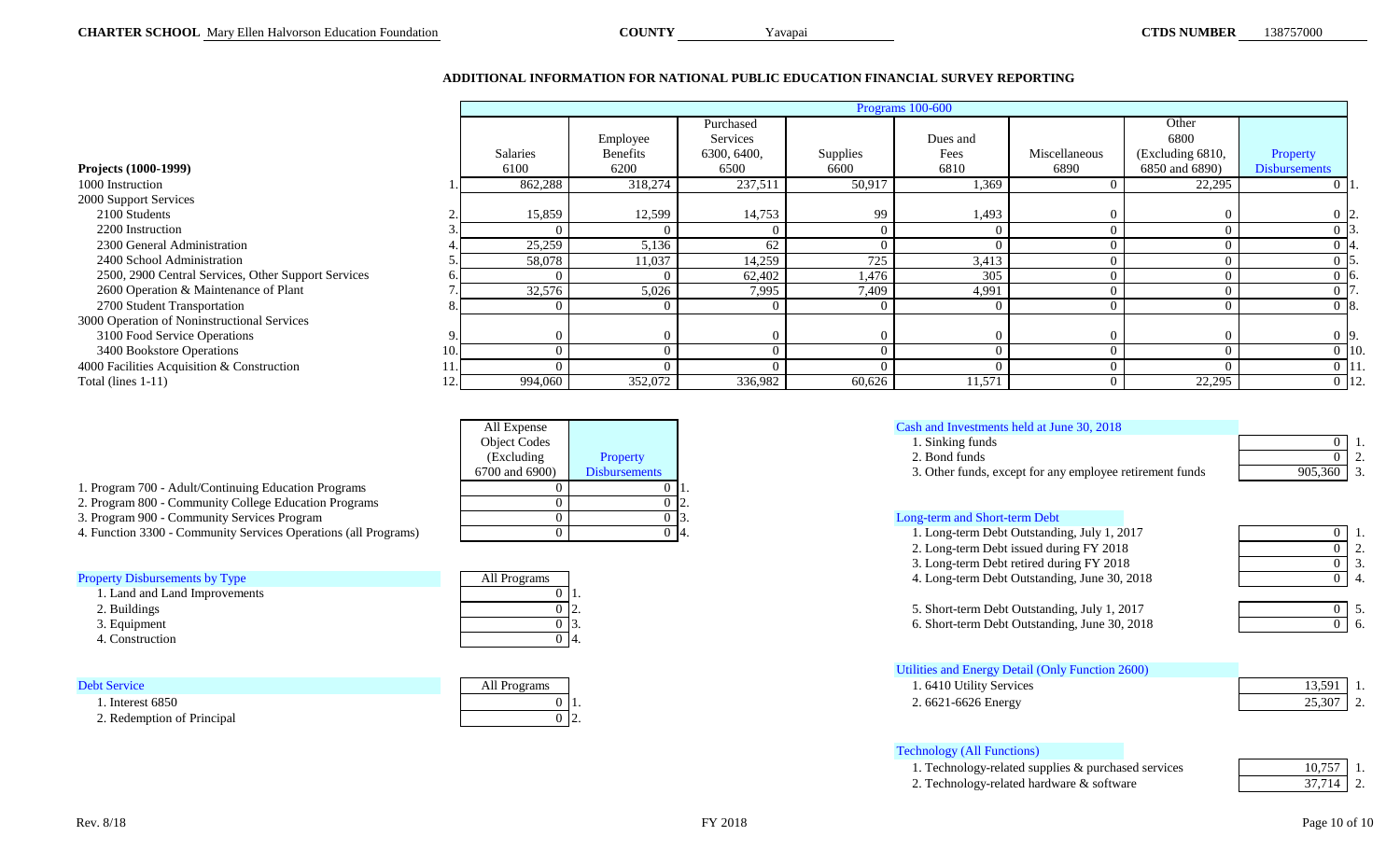| Page  | Reference |                                                                                                                                                                                                                                                                                                                                                                                                                                                                      |
|-------|-----------|----------------------------------------------------------------------------------------------------------------------------------------------------------------------------------------------------------------------------------------------------------------------------------------------------------------------------------------------------------------------------------------------------------------------------------------------------------------------|
|       |           | These instructions are provided to help schools prepare the Charter School Annual Financial Report (AFR). Within the forms,<br>blue font indicates that an instruction is linked to that specific line. An instructions button has also been provided that links to<br>any general instructions or to the first instruction for a page.                                                                                                                              |
|       | General   | The AFR presents condensed financial activity (i.e., beginning and ending balances, revenues and expenses, and budget to<br>actual comparisons of expenses for the fiscal year) of the charter school for comparison purposes. This information assists<br>sponsors, school governing boards, administrators, ADE, legislators, other governmental agencies, and taxpayers in<br>determining whether charter schools are meeting their stewardship responsibilities. |
|       |           | The school should report all amounts to the nearest dollar. Information should not be entered in the shaded areas or protected<br>cells. Formulas should not be changed and applicable footnotes and instructions should be followed to ensure uploaded files<br>will pass all validation checks.                                                                                                                                                                    |
|       |           | All actual revenues, expenses, and account balances presented on the AFR must agree with the school's accounting records as<br>of June 30, 2018. Revenue and expense account codes used in the AFR agree with the Uniform System of Financial Records<br>for Arizona Charter Schools (USFRCS) Chart of Accounts. Expense budget amounts should be taken from the school's most<br>recently revised or adopted budget, which has been submitted to ADE, for FY 2018.  |
|       |           | Revenues must include cash receipts through June 30, 2018, and accrued revenues received after the end of the fiscal year.<br>Examples of accrued revenues are cost reimbursement and entitlement programs, interest earned on investments, and FY 2018<br>classroom site project revenues.                                                                                                                                                                          |
|       |           | Expenses consist of all expenses incurred during the fiscal year, including expenses for goods and services received on or<br>before June 30, 2018, but not paid for by that date. Examples of items requiring such treatment are included in the USFRCS,<br>pages VI-G-8 and 9.                                                                                                                                                                                     |
|       |           | An alert will appear on the cover page when commonly missed areas of the AFR are not completed. The alert will disappear as<br>the related areas of the AFR are completed. Schools should complete all areas of the AFR that apply to their school operations,<br>whether or not the item is listed in the alert. These alerts do not replace the need for a separate school employee to review the<br>AFR for accuracy and completeness.                            |
| Cover |           | Name, County, CTDS Number The school name, county, and CTDS number should be entered on the cover page of the AFR. The CTDS number should not<br>contain any slashes, dashes, etc., and must be exactly nine digits. Zeros should be entered to fill the School portion of the<br>number on the cover page. This information will be automatically transferred to other sheets in the file.                                                                          |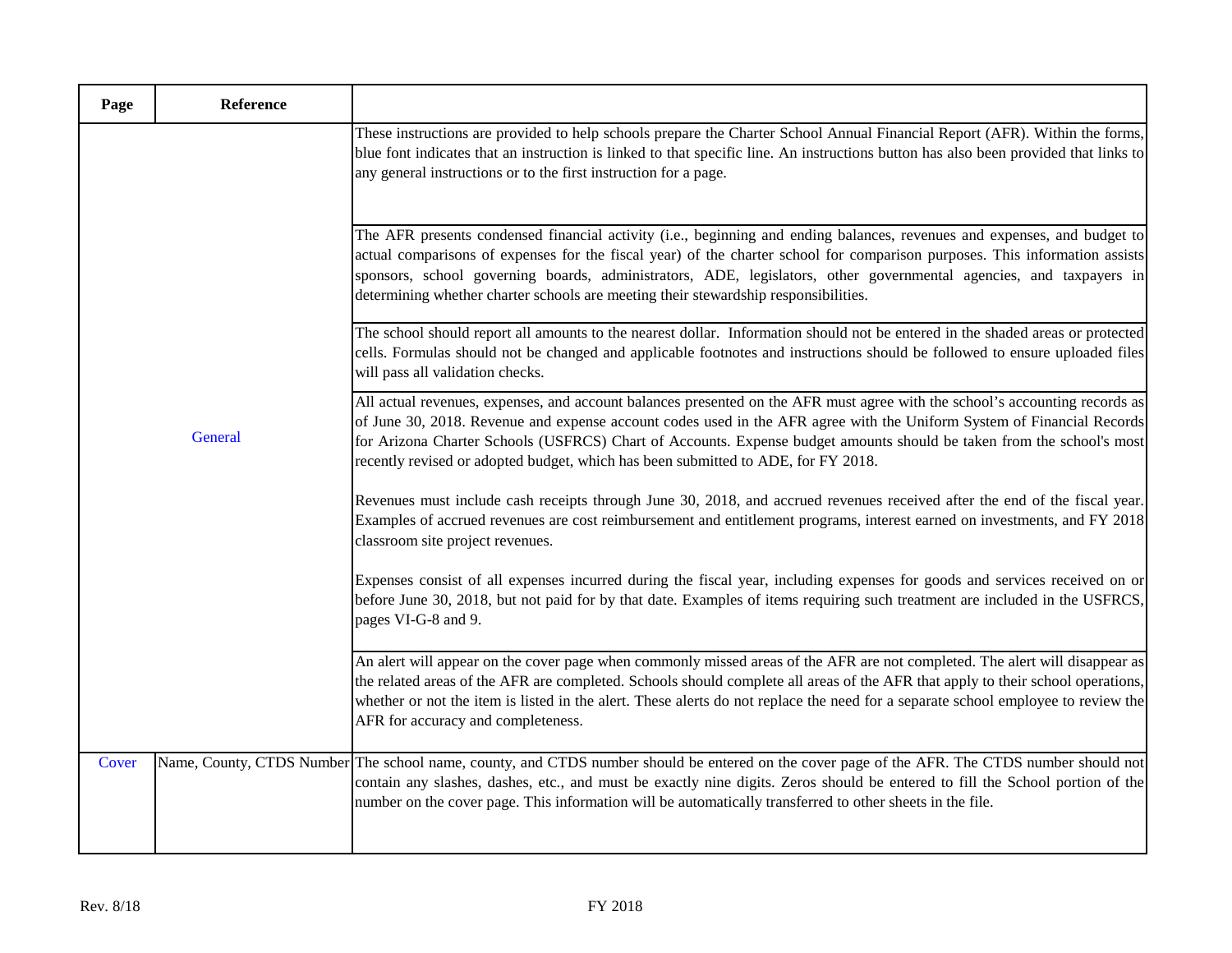| $\mathbf{1}$   | General                                                                                               | Report all revenues received by the school on this page.                                                                                                                                                                                                                                                                                                                                                                                                                                                                                  |
|----------------|-------------------------------------------------------------------------------------------------------|-------------------------------------------------------------------------------------------------------------------------------------------------------------------------------------------------------------------------------------------------------------------------------------------------------------------------------------------------------------------------------------------------------------------------------------------------------------------------------------------------------------------------------------------|
| $\mathbf{1}$   | 1600 Food Service, Line 6                                                                             | Report all revenues received from dispensing food to students and adults. If the school participates in the National School<br>Lunch Program and completed the Food Service AFR as required, this amount will populate from Revenues, line 2 on the<br>Food Service AFR. If the school did not collect any revenue from students or adults for food service, enter a 0 value on the<br>line.                                                                                                                                              |
| $\mathbf{1}$   | 3200 Restricted,<br>Line 16                                                                           | Revenues received in the Classroom Site Project, Instructional Improvement Project, Structured English Immersion Project<br>and Compensatory Instruction Project should be reported as Restricted. If you are not following the USFRCS Chart of<br>Accounts, please report these Projects as 3200 Restricted for federal survey purposes.<br>See the USFRCS Chart of Accounts for more information on Project, Function, and Object Codes and Descriptions.<br>http://www.azauditor.gov/sites/default/files/USFRCS.pdf                    |
| 1              | 4100, 4300<br>Unrestricted/Restricted<br>Received Directly from the<br>Federal Government,<br>Line 20 | Do not include Federal Impact Aid revenues received on this line. These revenues should be reported on Line 23 as 4800<br>Federal Impact Aid.                                                                                                                                                                                                                                                                                                                                                                                             |
| $\overline{2}$ | Expenses, Lines 1-36                                                                                  | Do not include expenses of project codes 1100 through 1499 with other schoolwide project expenses on lines 1 through 36.<br>Do not include payments for capital acquisitions or depreciation expense.                                                                                                                                                                                                                                                                                                                                     |
| $\overline{2}$ | Federal and State Projects,<br>Line 37                                                                | The total of budget and actual federal and state project expenses (project codes 1100 through 1499 on page 9) should be<br>included on line 37. The total of budgeted and actual expenses on line 37 should agree with the total of federal and state<br>project expenses on line 32 of page 9.                                                                                                                                                                                                                                           |
| $\overline{7}$ | Section B-<br><b>Audit Services</b>                                                                   | Record amounts expended in FY 2018 for audit services.<br>Non-federal audit expense incurred in FY 2018 may be included on the budget work sheets for FY 2020 for reimbursement<br>pursuant to A.R.S. §15-914. In order to receive reimbursement in FY 2020, non-federal audit expenses must be included in<br>the FY 2018 AFR. Amounts reported must be amounts actually spent in FY 2018. Do not include the costs of consulting or<br>other services paid to audit firms in the non-federal or federal audit services actual expenses. |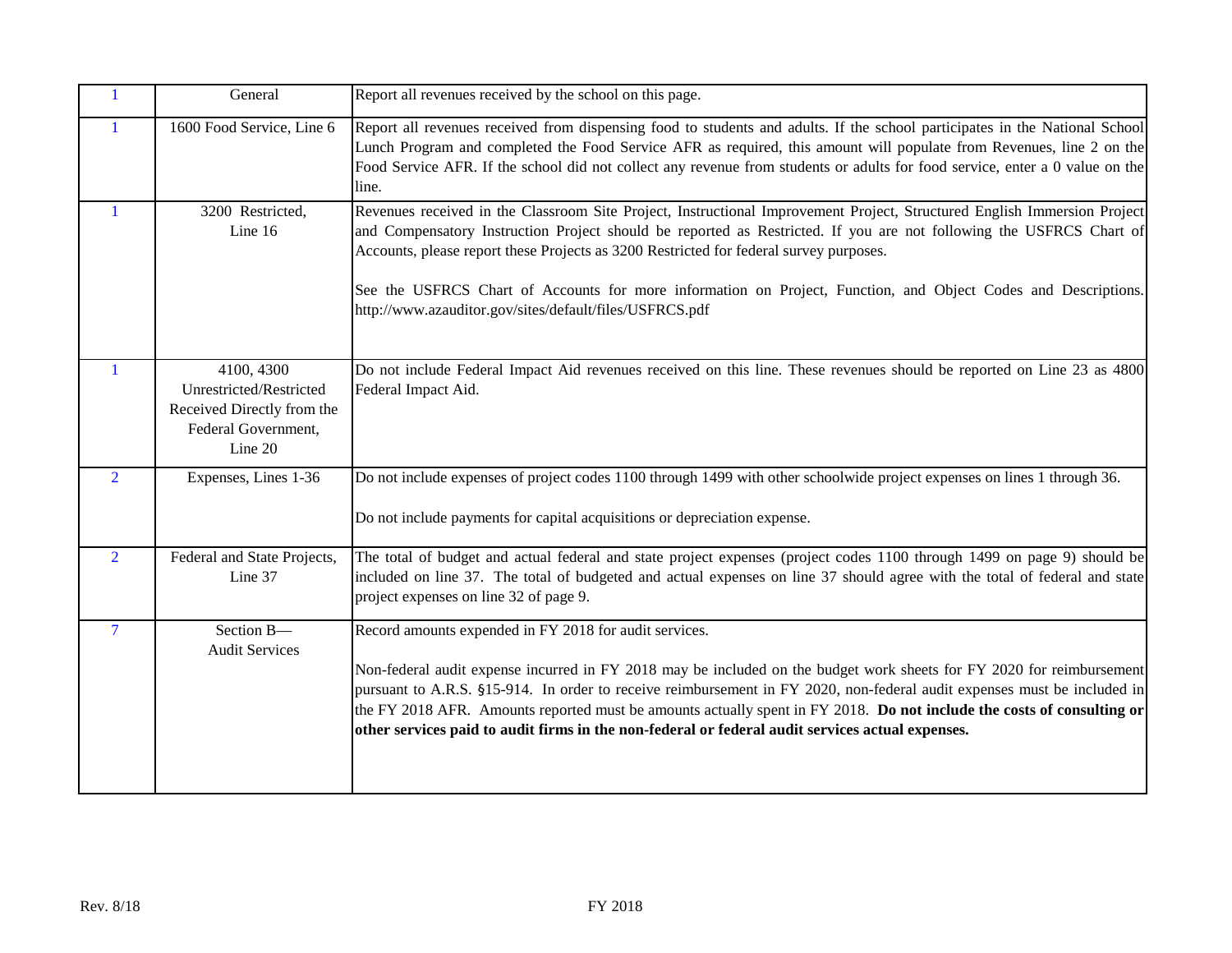| $\overline{7}$           | Section C-<br><b>Capital Acquisitions</b>                | Enter the total increase in capital assets, by asset classification, recorded in the general ledger and on the capital assets list for<br>the year ended June 30, 2018. These amounts represent only the acquisitions made during the year costing \$5,000 or more<br>and, for equipment, having useful lives of 1 year or more. If no acquisitions were made during the year, enter a 0 value in each<br>line.<br>Note: If the school's policy is to include land, buildings, and related improvements; site improvements; or equipment costing<br>less than \$5,000 on the capital assets list, these items should also be included.                                                                                                                                                                                                                                                                                                          |
|--------------------------|----------------------------------------------------------|-------------------------------------------------------------------------------------------------------------------------------------------------------------------------------------------------------------------------------------------------------------------------------------------------------------------------------------------------------------------------------------------------------------------------------------------------------------------------------------------------------------------------------------------------------------------------------------------------------------------------------------------------------------------------------------------------------------------------------------------------------------------------------------------------------------------------------------------------------------------------------------------------------------------------------------------------|
| $\overline{\mathcal{L}}$ | Section C-<br>Capital Acquisitions,<br>Line 5            | Enter the total increase in construction in progress for the year ended June 30, 2018. This amount is not recorded on the<br>capital assets list until the project is completed. Therefore, it will not appear on the capital assets list as of June 30, 2018.                                                                                                                                                                                                                                                                                                                                                                                                                                                                                                                                                                                                                                                                                  |
| $\overline{7}$           | Section D-Investment in<br><b>Capital Assets</b>         | Enter the total cost, by asset classification, recorded in the general ledger and on the capital assets list as of June 30, 2018, for<br>items costing \$5,000 or more and, for equipment, having useful lives of 1 year or more. These amounts represent the ending<br>balances in the capital assets accounts and should not include depreciation.<br>Note: If the school's policy is to include land, buildings, and related improvements; site improvements; or equipment costing<br>less than \$5,000 on the capital assets list, these items should also be included. The sum of lines 1, 2, 3, and 4 should agree<br>with the amount recorded on the school's capital assets list as of June 30, 2018.                                                                                                                                                                                                                                   |
| $\overline{7}$           | Section D-<br>Investment in Capital Assets,<br>Line 5    | Enter the total cost of construction in progress as of June 30, 2018. This amount is not recorded on the capital assets list as of<br>June 30, 2018.                                                                                                                                                                                                                                                                                                                                                                                                                                                                                                                                                                                                                                                                                                                                                                                            |
| $\overline{7}$           | by Category                                              | Section E— Current Expenses A.R.S. §15-255 requires the Superintendent of Public Instruction's Annual Report to include total current expenses per pupil<br>and separate per pupil amounts by (1) classroom instruction excluding classroom supplies, (2) classroom supplies, (3)<br>administration, (4) support services—students, and (5) all other support services and operations. ADE will calculate the "per<br>pupil" amounts based on the total current expenses reported on lines 1 through 5 of this section.<br>Current expenses required to be reported include expenses from all projects for elementary and secondary education. Current<br>expenses do not include outlays for facilities acquisition and construction, furniture, equipment, technology, vehicles, debt<br>retirement, and expenses for nonpublic school programs (e.g., adult/continuing education, community college education,<br>community services, etc.). |
| $\overline{7}$           | Section E-<br>Current Expenses by<br>Category,<br>Line 1 | Classroom Instruction excluding Classroom Supplies includes current expenses coded to Function 1000 less Function 1000,<br>Object Code 6600. Do not include expenses coded to Program Codes 700, 800, and 900.                                                                                                                                                                                                                                                                                                                                                                                                                                                                                                                                                                                                                                                                                                                                  |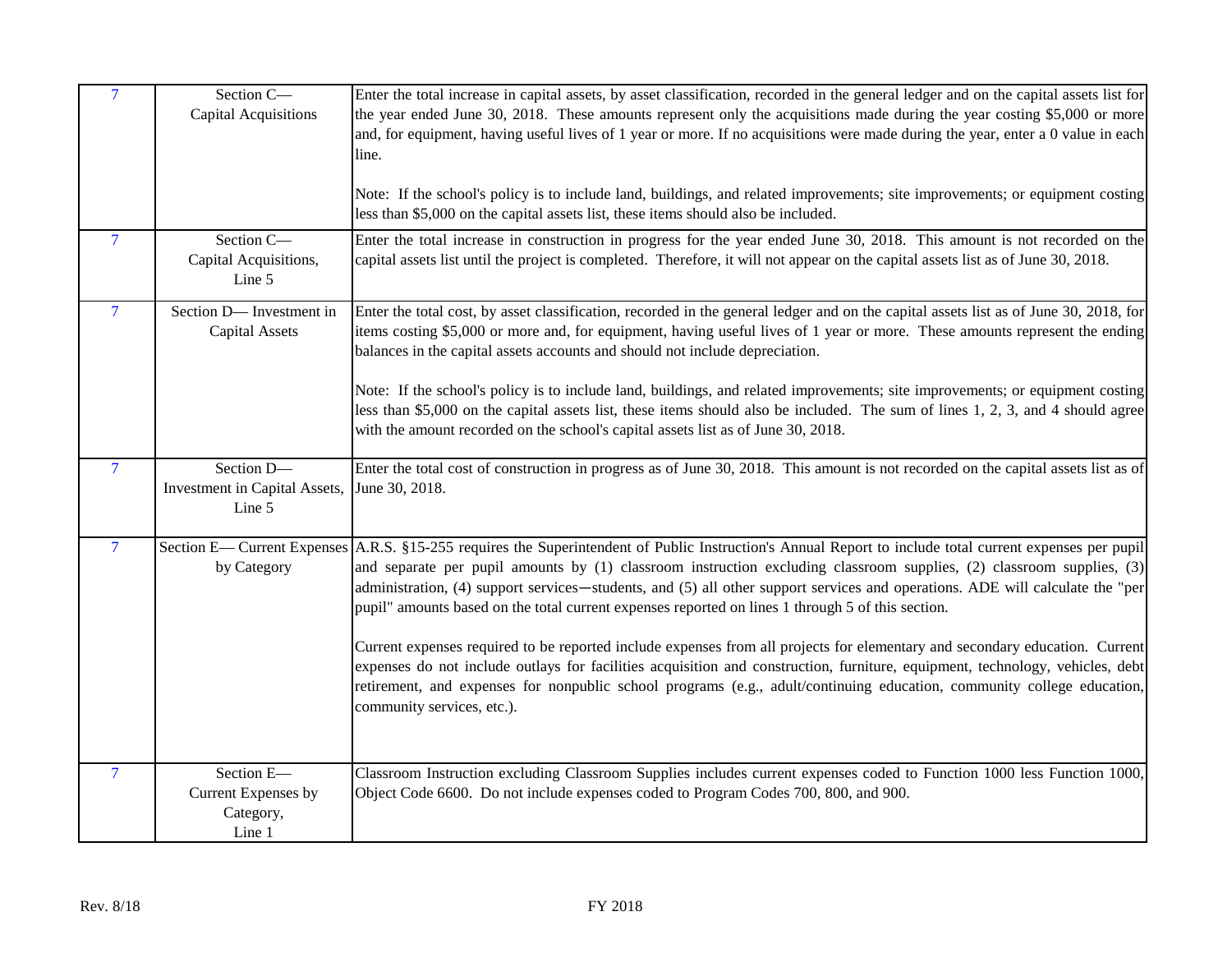| $\overline{7}$           | Section E-<br>Current Expenses by<br>Category,<br>Line 2   | Classroom Supplies includes current expenses coded to Function 1000, Object Code 6600. Do not include expenses coded to<br>Program Codes 700, 800, and 900.                                                                                                                                                                                                                                                                                                                                                                                                                                                                              |
|--------------------------|------------------------------------------------------------|------------------------------------------------------------------------------------------------------------------------------------------------------------------------------------------------------------------------------------------------------------------------------------------------------------------------------------------------------------------------------------------------------------------------------------------------------------------------------------------------------------------------------------------------------------------------------------------------------------------------------------------|
| $\overline{7}$           | Section E-<br>Current Expenses by<br>Category,<br>Line 3   | Administration includes current expenses coded to Functions 2300, 2400, 2500, and 2900. Do not include expenses coded to<br>Program Codes 700, 800, and 900.                                                                                                                                                                                                                                                                                                                                                                                                                                                                             |
| $\overline{7}$           | Section E-<br>Current Expenses by<br>Category,<br>Line 4   | Support Services-Students includes current expenses coded to Function 2100. Do not include expenses coded to Program<br>Codes 700, 800, and 900.                                                                                                                                                                                                                                                                                                                                                                                                                                                                                         |
| $\overline{\mathcal{L}}$ | Section E-<br>Current Expenses by<br>Category,<br>Line 5   | All Other Support Services and Operations includes current expenses coded to Functions 2200, 2600, 2700, 3100, and 3400.<br>Do not include expenses coded to Program Codes 700, 800, and 900.                                                                                                                                                                                                                                                                                                                                                                                                                                            |
| $\overline{7}$           | Section E-<br>Current Expenses by Source,<br>Lines 7 and 8 | The Every Student Succeeds Act (ESSA) requires current expenses to be reported by source. Report the portion of current<br>expenses from line 6 that were paid from federal projects, excluding current expenses paid from federal projects intended to<br>replace local tax revenues (e.g., Impact Aid) on line 7. If no expenses were paid from federal projects, enter a 0 value on line<br>7. Line 8 contains a formula to calculate the current expenses from state and local projects.                                                                                                                                             |
| $\overline{7}$           | Section F-Number of<br>Full-Time Equivalent<br>Teachers    | Report the number of full-time equivalent (FTE) certified, noncertified, and contract teachers on lines 1-3, respectively. These<br>amounts may include fractional FTE for part-time teachers. A teacher should only be reported on one line. If a teacher is both<br>a certified and contract teacher, only report the applicable FTE on line 3. Do not include instructional aides or assistants.                                                                                                                                                                                                                                      |
| $\overline{7}$           |                                                            | Section G— Teacher Salaries Report base salaries, overtime, and additional compensation paid to certified and noncertified teachers, certified and<br>noncertified substitute teachers, and contract teachers. Do not include salaries paid to instructional aides or assistants. Report<br>the salaries based on the appropriate program. If a teacher teaches in more than one program, calculate the salary based on the<br>amount of time instructing in each program. If FTE amounts were reported for certified, noncertified, or contract teachers in<br>Section F, corresponding salary amounts should be reported in Section G. |
| $\overline{7}$           | Section G-<br>Teachers Salaries,<br>Line 1                 | Regular Education includes expenses coded to Program 100, career education programs coded to Program 200, and K-3<br>Reading expenses coded to Program 550.                                                                                                                                                                                                                                                                                                                                                                                                                                                                              |
| $\overline{7}$           | Section G-<br>Teachers Salaries,<br>Line 2                 | Special Education includes expenses coded to Program 200 (excluding ELL incremental costs, and compensatory instruction,<br>vocational and technological education, and career education programs).                                                                                                                                                                                                                                                                                                                                                                                                                                      |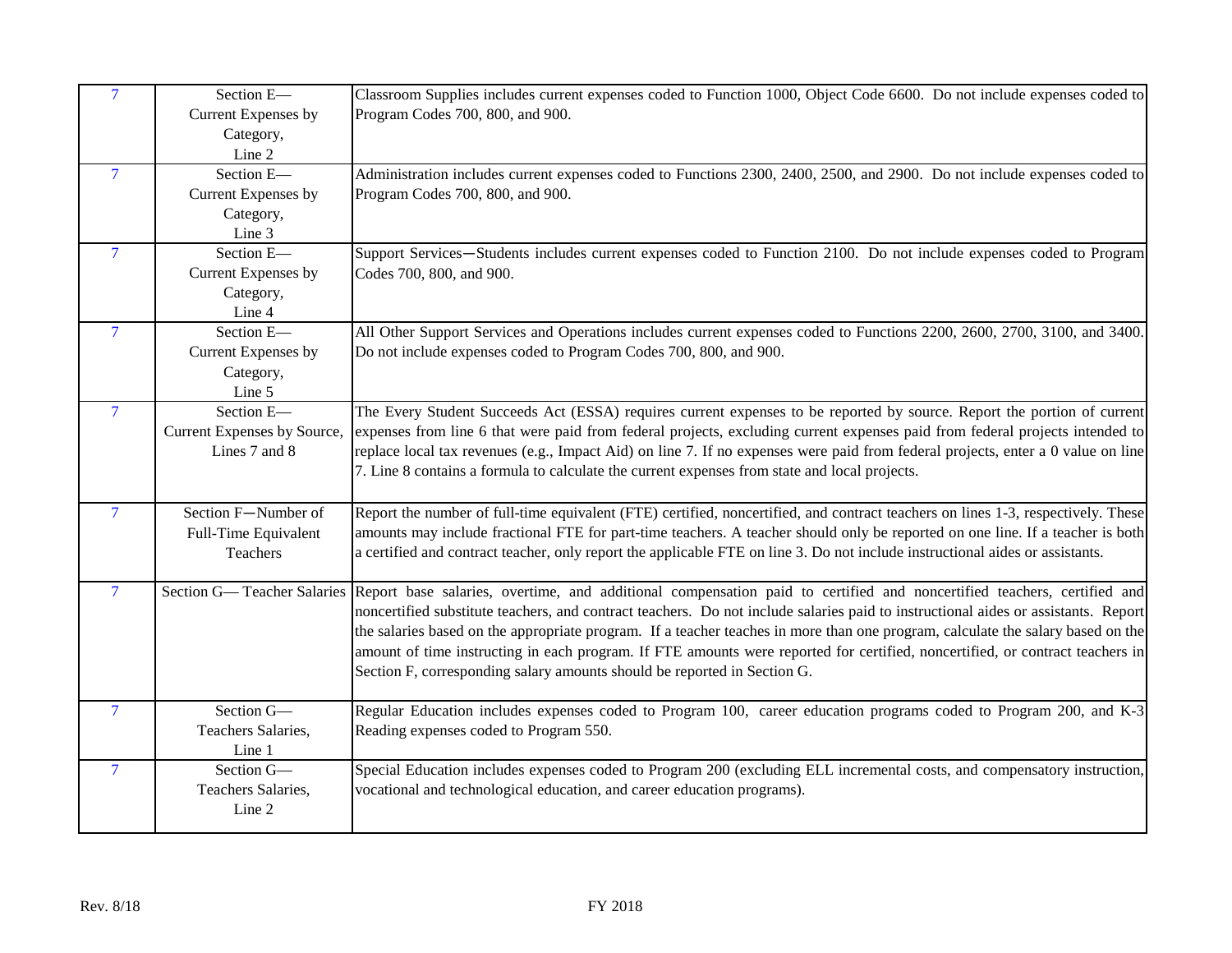| $\overline{7}$ | Section G-<br>Teachers Salaries,<br>Line 3                          | Vocational Education includes expenses coded to Programs 270 and 540.                                                                                                                                                                   |
|----------------|---------------------------------------------------------------------|-----------------------------------------------------------------------------------------------------------------------------------------------------------------------------------------------------------------------------------------|
| $\overline{7}$ | Section G-<br>Teachers Salaries,<br>Line 4                          | Other Programs includes expenses coded to Programs 260, 265, and 530.                                                                                                                                                                   |
| $\overline{7}$ | Section G-<br>Teachers Salaries,<br>Line 5                          | Cocurricular Activities, Athletics, and Other includes expenses coded to Program 600.                                                                                                                                                   |
| $\overline{7}$ | Section H-<br>FY 2018 Additional Teacher<br>Salary Increase, Line 1 | Enter the actual FY 2017 total salary amount, including base salaries, Classroom Site Project Performance Pay, overtime, and<br>additional compensation, of all teachers that received payments for the intended 1.06% salary increase. |
| $\overline{7}$ | Section H-<br>FY 2018 Additional Teacher<br>Salary Increase, Line 2 | Enter the total amount of funding received from ADE to pay eligible teachers for the intended 1.06% salary increase in FY<br>2018.                                                                                                      |
| $\overline{7}$ | Section H-<br>FY 2018 Additional Teacher<br>Salary Increase, Line 3 | Enter the total amount paid to eligible teachers for the intended 1.06% salary increase in FY 2018.                                                                                                                                     |
| 8              | Sections B and C-<br><b>Total Gifted Expenses</b>                   | Total Actual Gifted Expenses in Sections B and C must agree.                                                                                                                                                                            |
| 8              | Section C-Special Ed.<br>Programs by Type                           | Enter the amounts of expenses for special education programs by type. Supporting documentation should be retained for the<br>allocation of expenses to individual special education programs.                                           |
| 8              | Section C-Total All<br><b>Disability Classifications</b>            | Enter total expenses for the disability classifications defined in A.R.S. §15-761.                                                                                                                                                      |
| 8              | Program 200 Totals                                                  | Program 200 Budget and Program 200 Actual column totals should equal line 27 on page 2.                                                                                                                                                 |
| 9              | <b>Federal and State Projects</b>                                   | Amounts for indirect costs, expenses, capital acquisitions, and ending balance should agree with the school's completion<br>reports filed with the ADE Grants Management Office.                                                        |
| 9              | Projects, Lines 16 and 17                                           | Impact Aid and Other Federal Enter Impact Aid amounts on Line 16 and all Other Federal Projects (less Impact Aid) on Line 17.                                                                                                           |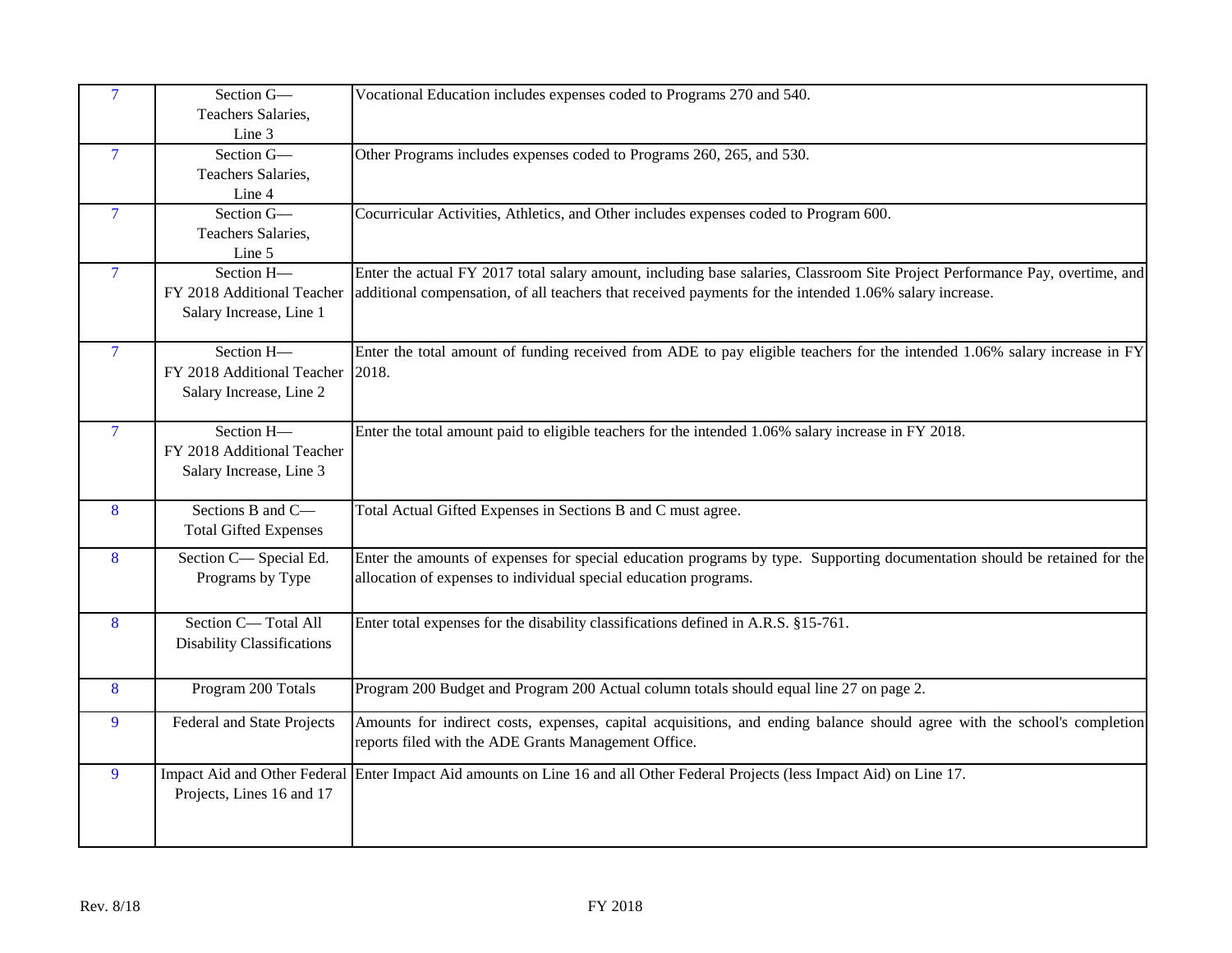| 9  | Federal and State Projects,<br>Line 32 | The total budget and actual expenses on line 32 should agree with the total column for federal and state projects on line 37 of<br>page 2.                                                                                                                                                                                                                                                                                                                                                                                                                                                                                                                                                                                                                                                                                                                                                         |
|----|----------------------------------------|----------------------------------------------------------------------------------------------------------------------------------------------------------------------------------------------------------------------------------------------------------------------------------------------------------------------------------------------------------------------------------------------------------------------------------------------------------------------------------------------------------------------------------------------------------------------------------------------------------------------------------------------------------------------------------------------------------------------------------------------------------------------------------------------------------------------------------------------------------------------------------------------------|
| 10 | General                                | The information included on this page will be used by ADE to complete the National Public Education Financial Survey<br>(NPEFS) and Form 33 issued by the National Center for Education Statistics. NPEFS data is required to be submitted by all<br>schools and is used to calculate a state per pupil expenditure amount that is used in the formula for allocating a number of<br>federal program funds to states and local education agencies, including Title I, Impact Aid, and Indian Education. Other<br>programs use state per pupil expenditure data indirectly because their allocation formulas are based, in whole, or in part, on<br>state Title I allocations. The NPEFS and Form 33 data is also used by researchers and government policymakers to address<br>important education policy and research issues.<br>Report all amounts from Projects 1000 through 1999 on this page. |
|    |                                        | See the USFRCS Chart of Accounts for more information on Project, Function, and Object Codes and Descriptions<br>http://www.azauditor.gov/sites/default/files/USFRCS.pdf                                                                                                                                                                                                                                                                                                                                                                                                                                                                                                                                                                                                                                                                                                                           |
| 10 | Programs 100-600                       | Amounts reported for programs 610, 620, and 630 on page 2, should be included within the amounts reported for programs<br>100-600 here.                                                                                                                                                                                                                                                                                                                                                                                                                                                                                                                                                                                                                                                                                                                                                            |
| 10 | <b>Property Disbursements</b>          | Property Disbursements should include actual payments made during the year for capital acquisitions, not including related<br>capital lease or other debt service payments. Property Disbursements for nonfixed (movable) equipment in Programs 100<br>through 600 should be allocated to Functions 1000 through 4000 based on the intended use of the equipment. All other<br>Property Disbursements for these Programs should be included in Function 4000.                                                                                                                                                                                                                                                                                                                                                                                                                                      |
| 10 | Property Disbursements by<br>Type      | Property Disbursements for Buildings should include only disbursements for the purchase of existing buildings. All<br>disbursements for construction services for buildings and building improvements (whether or not construction is in progress at<br>year-end) should be included on the Construction line. Total property disbursements in this table should equal the sum of<br>property disbursements in the two preceding tables above. If no disbursements were made during the year, enter a 0 value in<br>each line.                                                                                                                                                                                                                                                                                                                                                                     |
| 10 | Debt Service                           | Debt Service amounts should include interest and redemption of principal for all Programs. Interest should be expenses<br>charged to object code 6850. Redemption of Principal should include payments made during the year for principal on capital<br>leases and other long-term debt that were recorded as a reduction of the related liability.                                                                                                                                                                                                                                                                                                                                                                                                                                                                                                                                                |